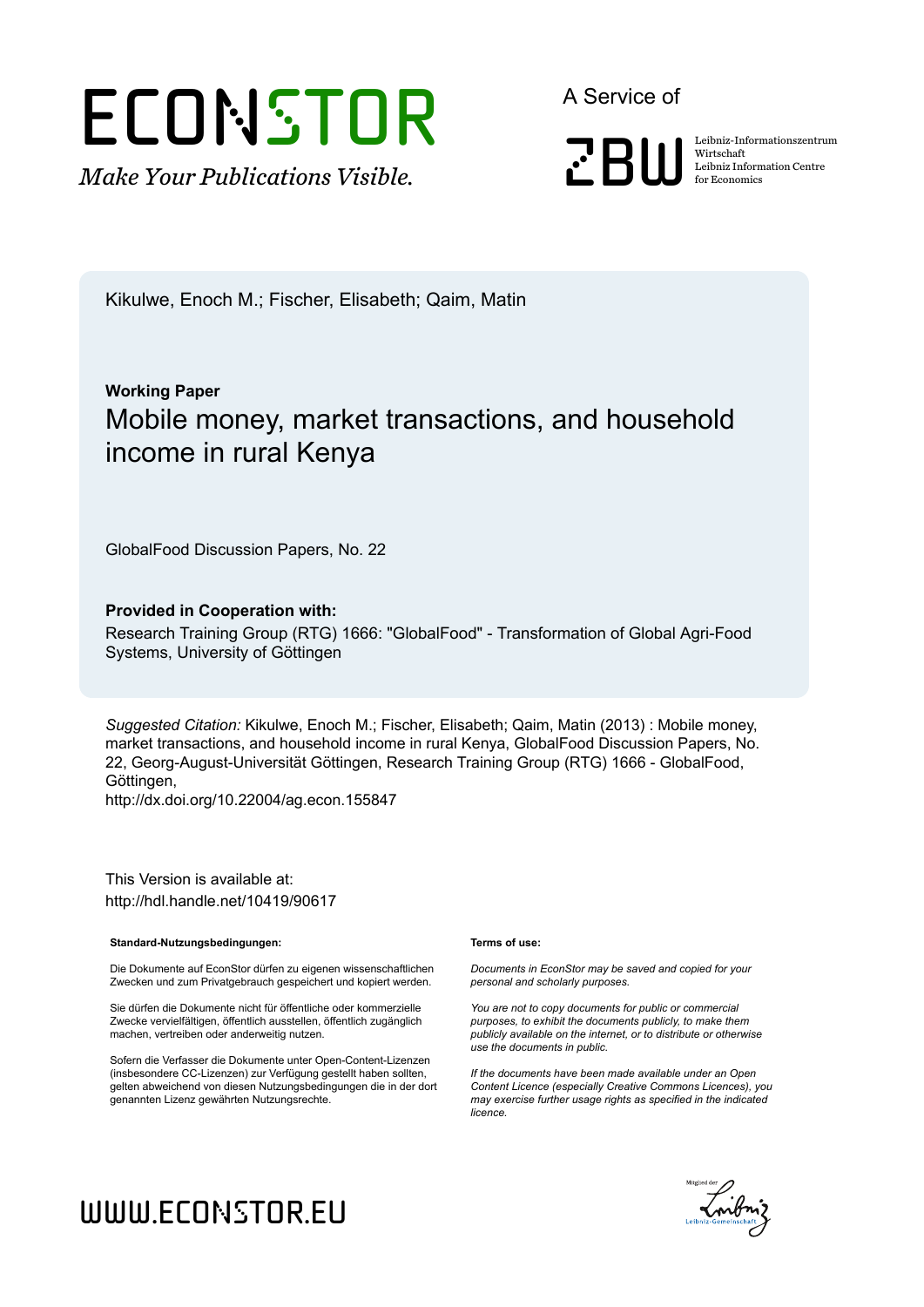



## **RTG 1666 GlobalFood**

Transformation of Global Agri-Food Systems: Trends, Driving Forces, and Implications for Developing Countries

**Georg-August-University of Göttingen**

## **GlobalFood Discussion Papers**

No. 22

Mobile money, market transactions, and household income in rural Kenya

> Enoch M. Kikulwe Elisabeth Fischer Matin Qaim

> > August 2013

RTG 1666 GlobalFood ⋅ Heinrich Düker Weg 12 ⋅ 37073 Göttingen ⋅ Germany www.uni-goettingen.de/globalfood

**ISSN (2192-3248)**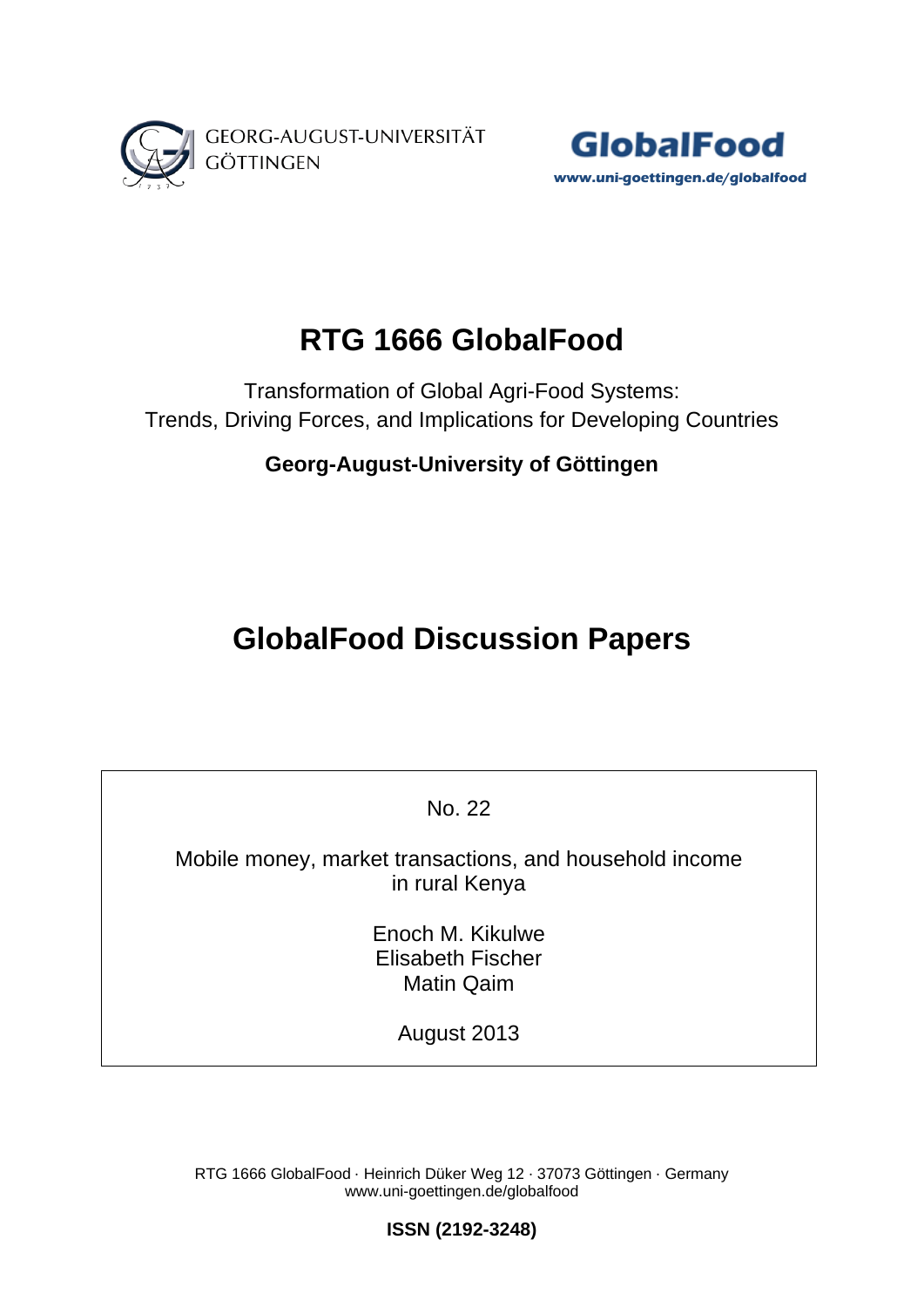#### **Mobile money, market transactions, and household income in rural Kenya**

Enoch M. Kikulwe, Elisabeth Fischer, Matin Qaim *Georg-August-University of Goettingen, Germany* 

**Summary.** Mobile phone based money services have spread rapidly in many developing countries. We analyze micro level impacts using panel data from smallholder farmers in Kenya. Mobile money use has a large positive net impact on household income. One important pathway is through remittances, which contribute to income directly but also help to reduce risk and liquidity constraints, thus promoting agricultural commercialization. Mobile money users apply more purchased inputs, market a larger proportion of their output, and have higher farm profits. These results suggest that mobile money can help to overcome some of the important market access constraints of smallholder farmers.

*Key words:* mobile banking; remittances; market transactions; agriculture; Africa; Kenya *JEL codes:* D13, O13, O16, O33, Q12

<sup>\*</sup>  Contact: Matin Qaim, Department of Agricultural Economics and Rural Development, Georg-August-University of Goettingen, Platz der Goettinger Sieben 5, 37073 Goettingen, Germany, Phone +49-551-39-4806, Email: mqaim@uni-goettingen.de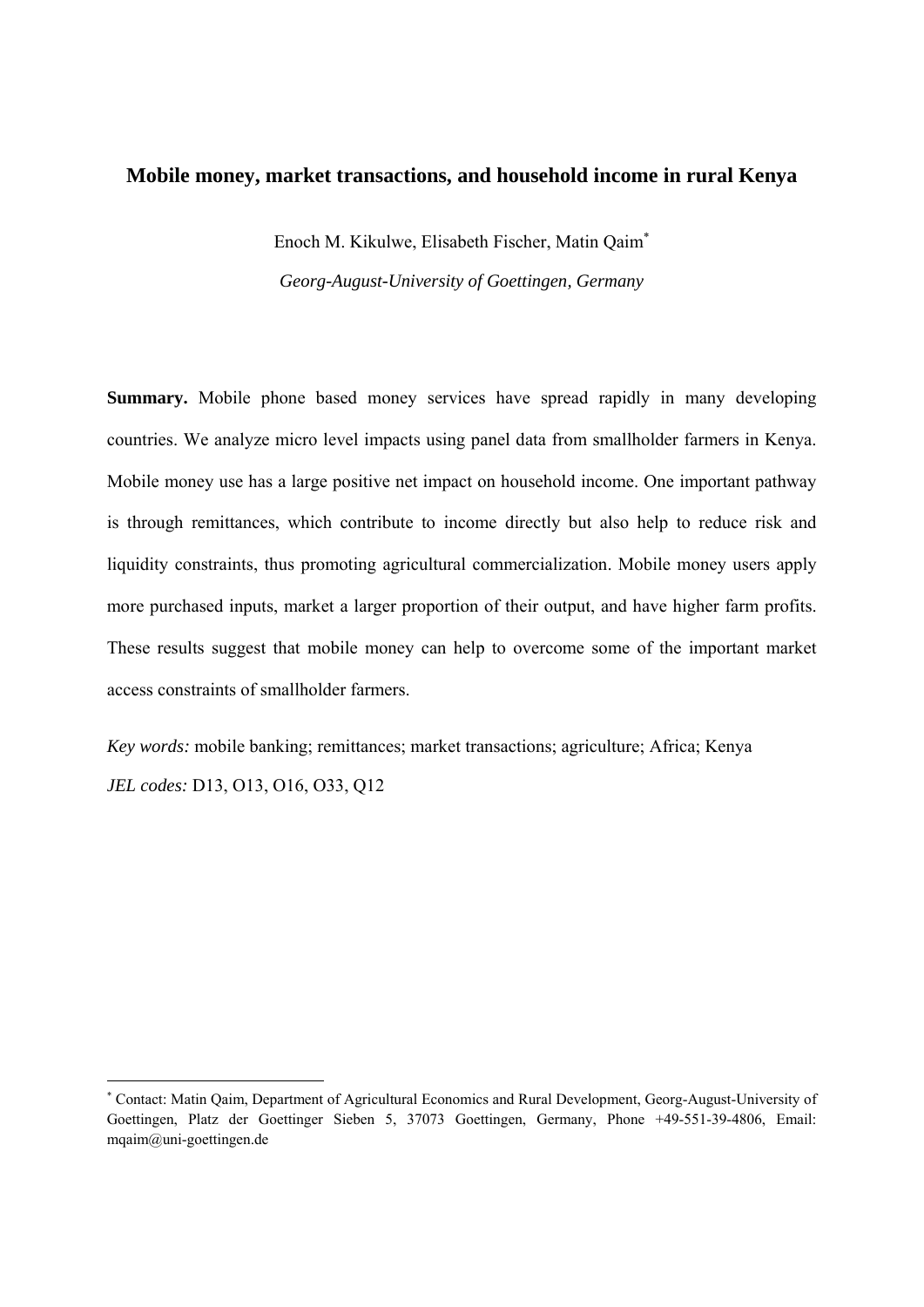#### **Mobile money, market transactions, and household income in rural Kenya**

#### 1. INTRODUCTION

During the last decade, mobile phone technology has spread rapidly in many developing countries. Several studies showed that mobile phones can cause significant benefits for rural households through improved access to information, lower marketing costs, and thus higher profits and incomes (Abraham, 2007; Jensen, 2007; Aker, 2008; Muto & Yamano, 2009; Aker, 2010). However, in addition to such direct effects, mobile phones are an enabling technology for other innovations. One important example are mobile phone based money transfers, which could be very relevant for rural households that are often underserved by the formal banking system. So far, relatively little is known about the impact of mobile money on the livelihoods of the rural poor.

Mobile money services were introduced by private telecommunication providers in several countries of Africa, Asia, and Latin America (Must and Ludewig, 2010). The concrete design of these services may differ, but the general idea is to enable cheap and reliable money transfers between people that have access to a mobile phone. This is especially relevant for sending and receiving remittances, which is much more expensive and sometimes risky through traditional formal and informal mechanisms (Morawczynski & Pickens 2009; Mas, 2009). In addition, mobile money facilitates transfers between business partners (Pickens, 2009; Mbiti & Weil 2011; Dermish et al. 2011), reducing transaction costs and promoting market integration and exchange. Finally, mobile money services provide secure opportunities for saving, even in remote rural areas (Shambare 2011; Jack & Suri, 2011).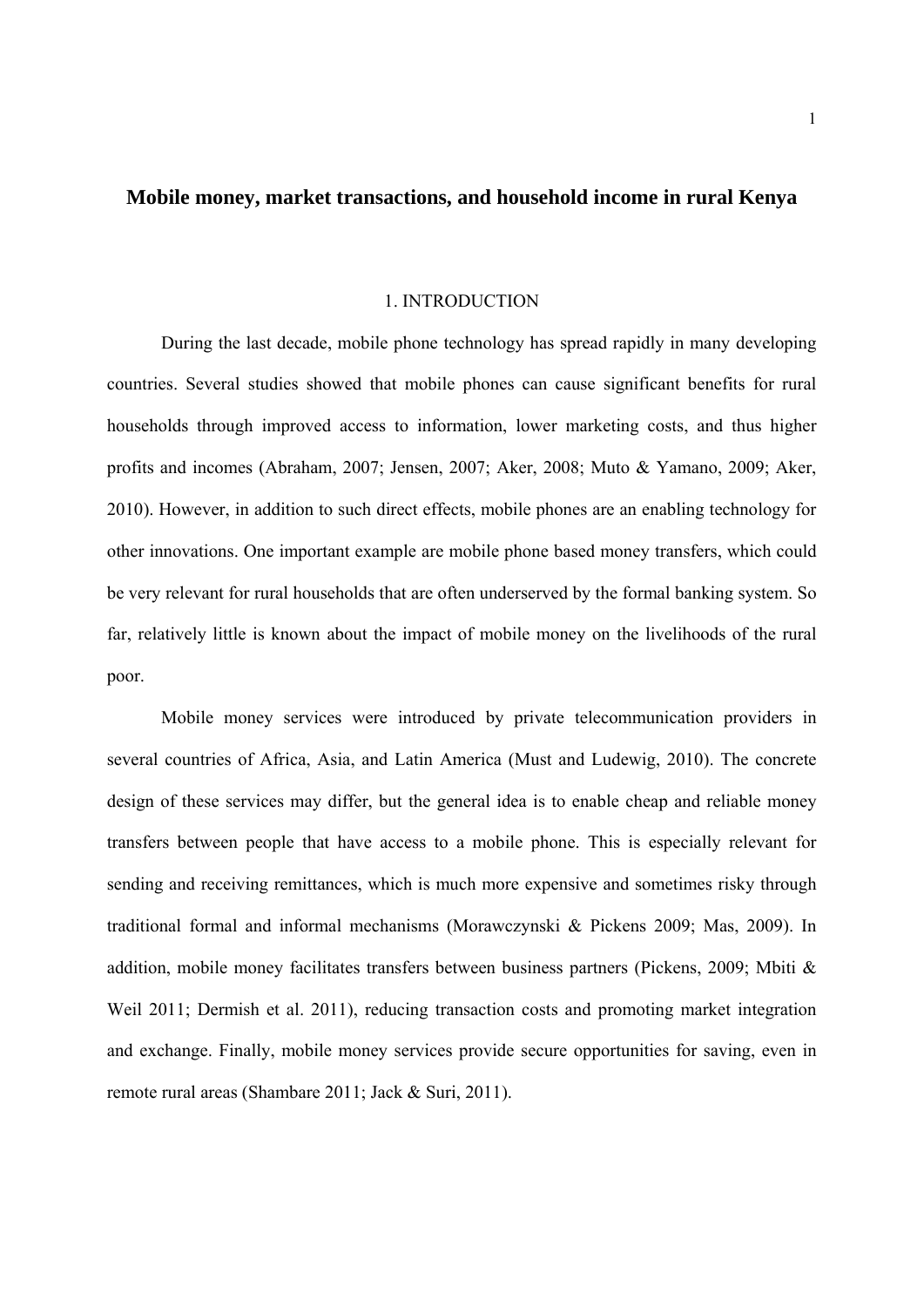While these potential effects of mobile money were identified in principle, there are only a few studies that have analyzed impacts on household welfare empirically. Several studies were initiated by telecommunication providers to demonstrate the viability of their business model; these results are not always representative (Duncombe & Boateng, 2009). Moreover, existing studies are often qualitative in nature (e.g., Morawczynski & Pickens 2009; Mas & Morawczynski, 2009; Plyler et al. 2010). One exception is Suri et al. (2012), who used representative household panel data to analyze the impact on risk sharing in Kenya; they showed that mobile money users could smooth their consumption due to remittances received in times of economic shocks. In another quantitative study, Mbiti & Weil (2011) used aggregate data to show that mobile money use has positive effects on different economic indicators, including employment. Both studies did not analyze the impact on household income. The only study that analyzed income effects of mobile money is Kirui et al. (2013). Kirui et al. (2013) used crosssection data from Kenya and a propensity score matching approach to estimate impacts on agricultural incomes of farm households. We add to this literature by analyzing effects on total household income, which is a more comprehensive welfare measure than agricultural income, and by using panel regression models that can better control for potential selection bias. We also examine potential impact pathways of mobile money in terms of remittances received, the intensity of transactions in input and output markets, and farm profits.

The empirical analysis concentrates on farm households in Kenya, where mobile money services have spread very rapidly in recent years (Dermish et al. 2011; Kirui et al., 2013). In 2007, Safaricom, Kenya's largest mobile service provider, launched a mobile money program called M-Pesa.<sup>1</sup> According to the company, M-Pesa now has around 17 million customers and

 1 The letter "M" refers to mobile, and Pesa means money in Swahili.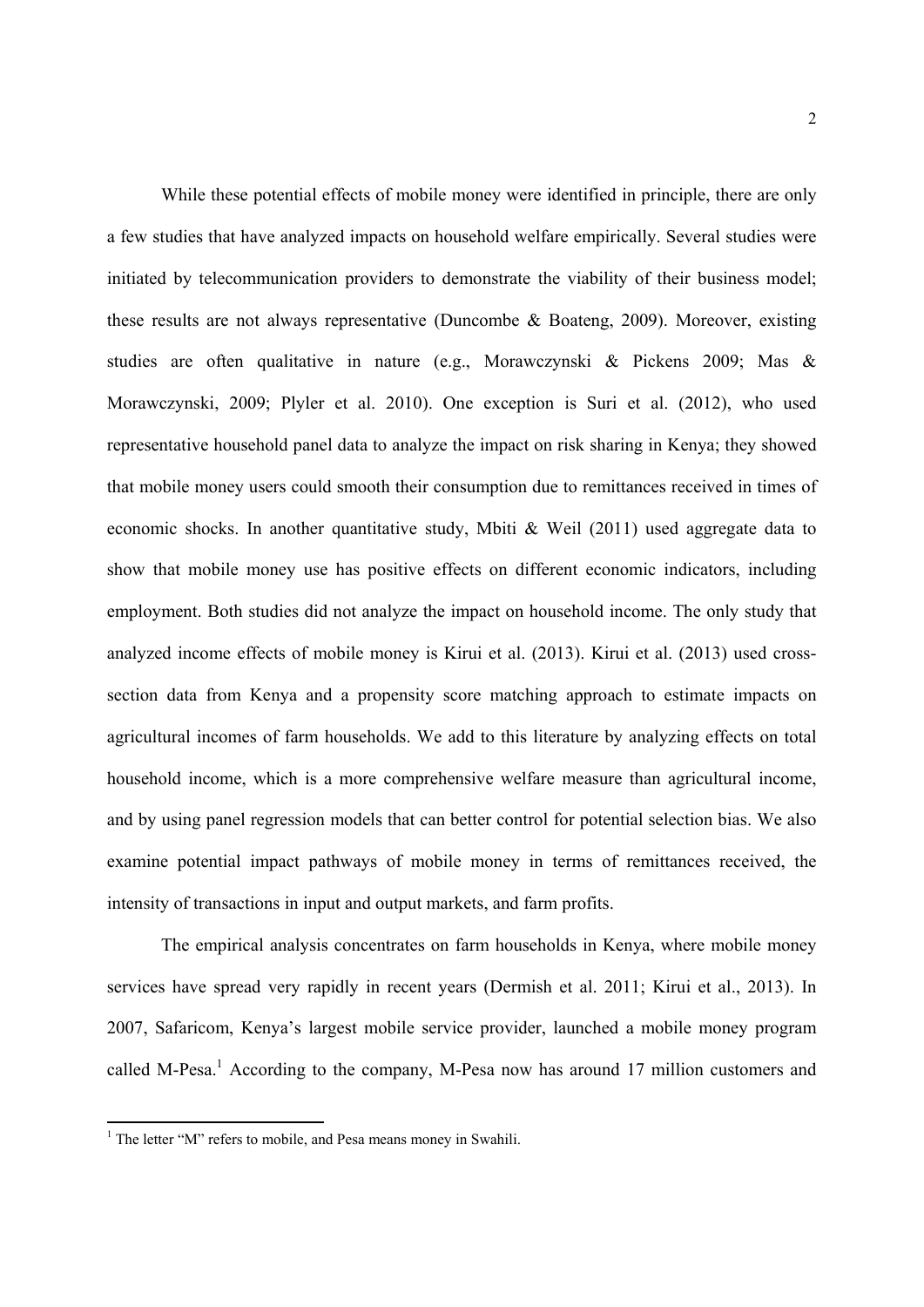over 65 thousand agents nationwide; every day, 33.5 million US\$ of payments are transferred between customers (Safaricom, 2013). Since 2009, a few other companies have launched similar programs in Kenya under different names. Yet, due to its early success, M-Pesa has almost become the generic term for mobile money among Kenyans. The rapid growth of mobile money services in Kenya is attributed to their promptness, cost effectiveness, reliability, and safety (Morawczynski, 2009; Morawczynski & Pickens, 2009; Jack & Suri, 2011).

The rest of this article is structured as follows. In the next section, we develop a conceptual framework, discussing how mobile money can affect the income of farm households that otherwise have limited access to formal financial services. This is followed by a description of the survey data and the empirical strategy to estimate impacts. Subsequently, the estimation results are presented and discussed. The last section concludes.

#### 2. CONCEPTUAL FRAMEWORK

Availability and use of mobile money services can affect household income through multiple pathways, as shown in Figure 1. The effects could be especially important for poor people in rural areas for whom traditional banks and related financial services are often inaccessible. The first possible pathway is through remittances received, often from relatives and friends who migrated to urban areas. Many studies show that remittances constitute an important component of rural households' incomes and are used for different productive and consumptive purposes (Woodruff & Zenteno 2007; Yang, 2008; Adams & Cuecuecha, 2013). Without access to mobile money services, remittances can be sent through banks. However, the financial system is often underdeveloped in rural areas, so that bank services are not available everywhere (De Brauw et al., 2013). Moreover, hefty fees are often charged, especially when the recipient does not have a bank account. Alternatively, cash is sometimes sent through persons traveling to the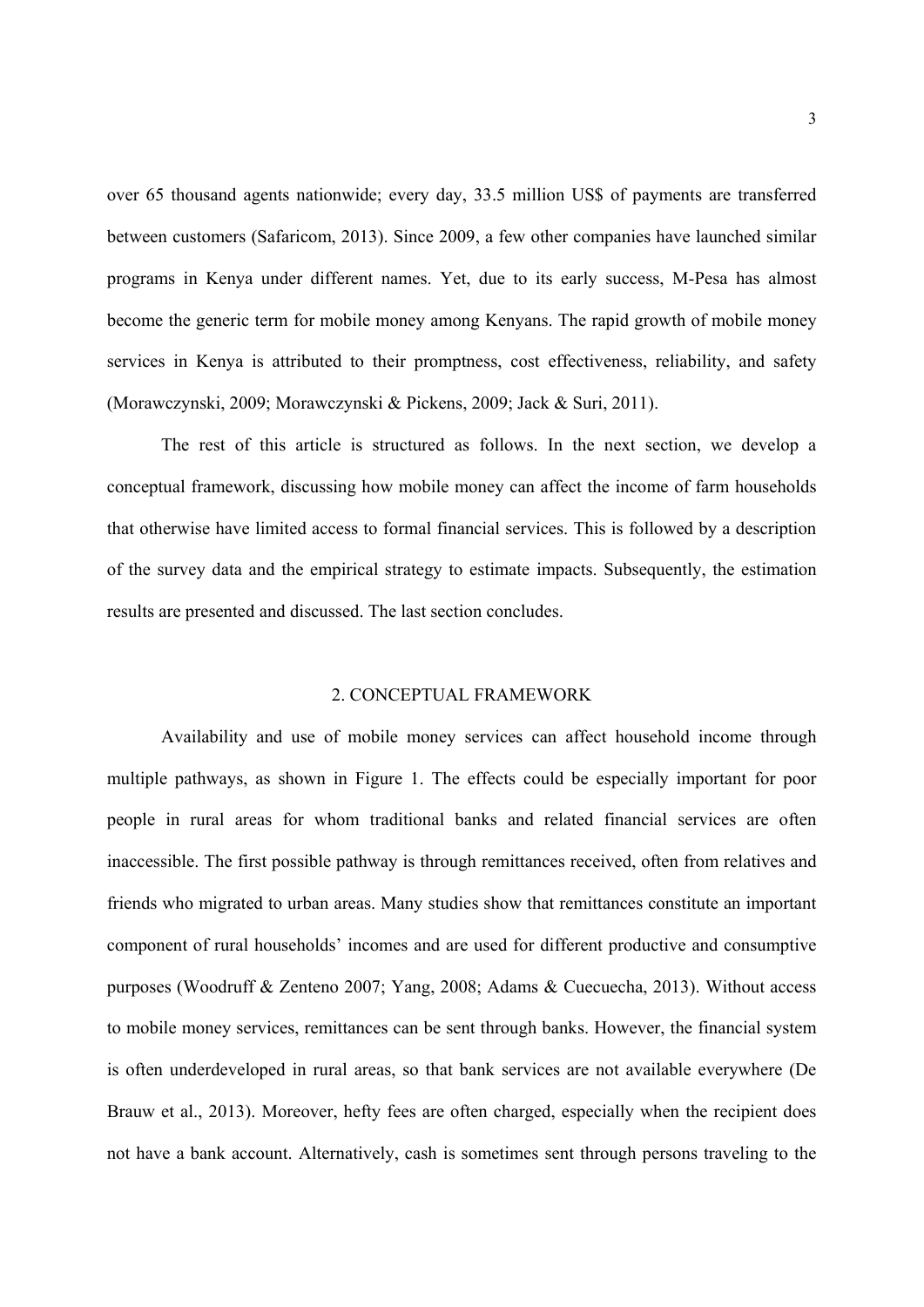destination, such as bus or truck drivers, but such informal mechanisms are also associated with high transaction costs and they are not always safe. Mobile money services reduce the transaction costs considerably, because money can be transferred by sending a simple text message to the recipient's mobile phone. Due to its cheapness, safety and reliability, mobile money is now the main avenue for sending and receiving remittances in Kenya (Morawczynski, 2009; Morawczynski & Pickens, 2009; Jack & Suri, 2011). Studies show that rural households are more likely to receive remittances from their distant relatives and friends through mobile money technology. Likewise, urban households with relatives in rural areas were found to use mobile money services more frequently. Interestingly, for M-Pesa in particular the senders are mostly men in urban areas, while the recipients are mainly women in rural areas (Morawczynski & Pickens, 2009). Similar effects of mobile money services on remittances were also revealed in other countries, such as Uganda, Tanzania, and the Philippines (Mirzoyants, 2012; 2013; Pickens, 2009).

#### *[Figure 1]*

A second possible pathway of how mobile money can affect household income is through more intensive use of purchased agricultural inputs and technologies, including fertilizers, pesticides, and hired labor, among others. Market participation by smallholder farmers is often relatively low, due to high transaction costs, liquidity constraints, and risk aversion (Renkow et al., 2004; Barrett, 2008; Poulton et al., 2010; Chamberlin & Jayne, 2013). Mobile money is unlikely to solve all these constraints, but it may still improve the situation for farm households. For instance, inputs may be purchased but paid at a later date without the farmer having to go to the input shop again. Similarly, wages for hired farm laborers can be paid more easily and flexibly, without having to keep large amounts of cash. More savings and higher remittances received may also help to ease liquidity constraints and risk (Must & Ludewig, 2010; Shambare,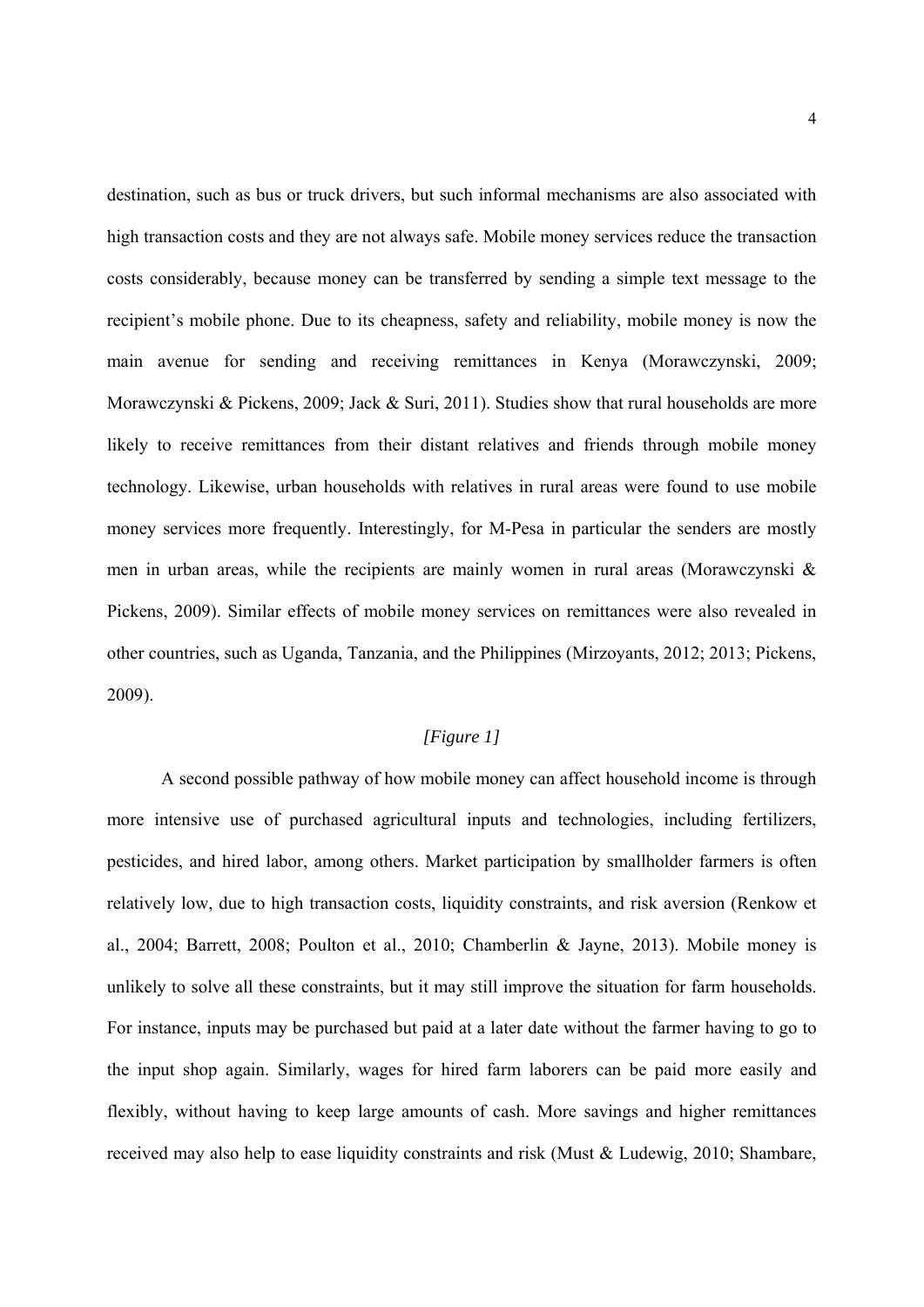2011). Suri et al. (2012) showed that remittances sent through mobile money tend to reduce the impact of negative economic shocks for households, thus providing a form of insurance. Mbiti  $\&$ Weil (2011) found that mobile money services decreased the propensity to use informal savings and insurance mechanisms. Such informal savings and insurance mechanisms were shown to affect investment behavior and reduce economic efficiency in some situations (Jakiela & Ozier, 2012; Di Falco & Bulte, 2013). Hence, access to mobile money services is expected to increase farmers' willingness and ability to invest in agricultural inputs, which may increase productivity, profits, and thus household income.

A third and related pathway is through higher degrees of commercialization on the output side. Higher input use and productivity through mobile money may contribute to more marketable surplus. In addition, access to mobile money may facilitate farmers' integration into higher-value markets. In a recent study in Kenya, Rao & Qaim (2011) showed that sales to supermarkets are often associated with payments that are delayed by several days. In such situations, a cheap and reliable system to transfer money can reduce market entry barriers. Higher sales volumes and potentially also better prices may contribute to higher farm profits and thus higher incomes.

The relevance of these pathways will be tested empirically below for the example of farm households in Kenya. There are potentially other pathways that may also play a role, such as through increased employment, which is also shown in Figure 1. Mbiti & Weil (2011) found that mobile money services tend to increase rural employment. While we do not analyze possible income effects of increased employment in non-agricultural sectors, we look at agricultural employment effects through analyzing farmers' use of hired labor.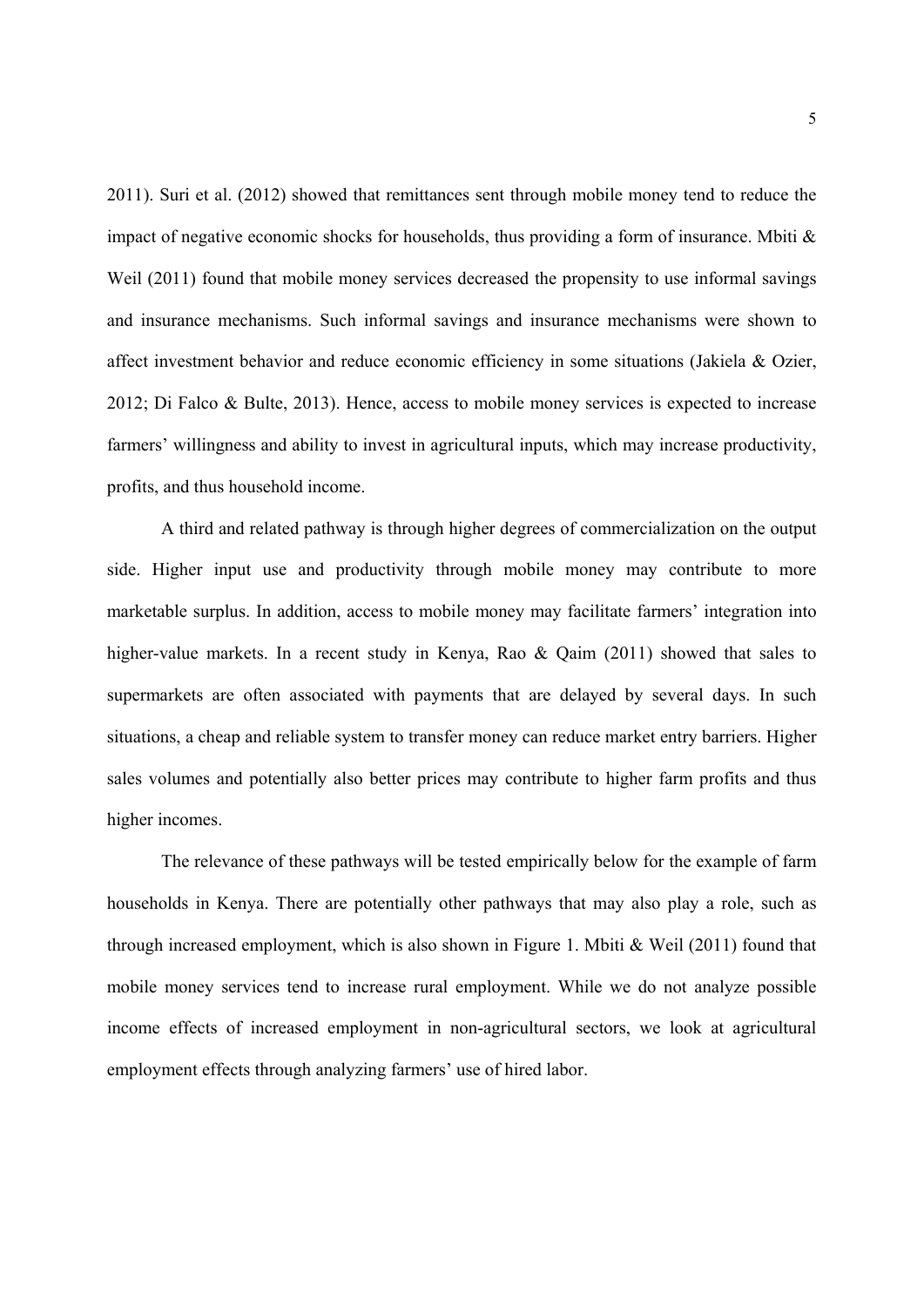#### 3. DATA AND EMPIRICAL STRATEGY

#### (a) *Household panel survey*

The empirical research builds on a panel survey of farm households that we conducted recently in Central and Eastern Provinces of Kenya. As this survey was part of a project to analyze socioeconomic conditions and innovations in the Kenyan banana sector, the sampling framework focused on the main banana-growing areas. Within Central and Eastern Provinces, the districts of Meru, Embu, Kirinyaga, Kiambu, Murang'a, and Thika were selected. In each district, banana-growing villages (sub-locations) were purposively sampled. Complete village listings were used to randomly select households to be interviewed. The first round of data collection was carried out between September and December 2009, referring to agricultural production and income in 2009. The second round of the survey with the same households was implemented between December 2010 and January 2011, referring to production and income in 2010. The balanced panel comprises 640 observations from 320 households that were interviewed in both survey rounds.

All sample households are diversified smallholders, most of them with farm sizes of less than 5 acres. In addition to banana, sample farms grow maize and different horticultural crops. Many also have some livestock activities such as raising chicken and small ruminants, and some grow cash crops such as coffee on a small scale. The sample is representative of smallholder banana growers in Central and Eastern Kenya. For the survey, household heads were interviewed using a structured questionnaire. The questionnaire was pretested prior to formal data collection to ensure content validity and clarity. Interviews were carried out in the local language by trained enumerators, who were supervised by the researchers. We collected data on household human capital and demographic characteristics, banana production and other farm enterprises, as well as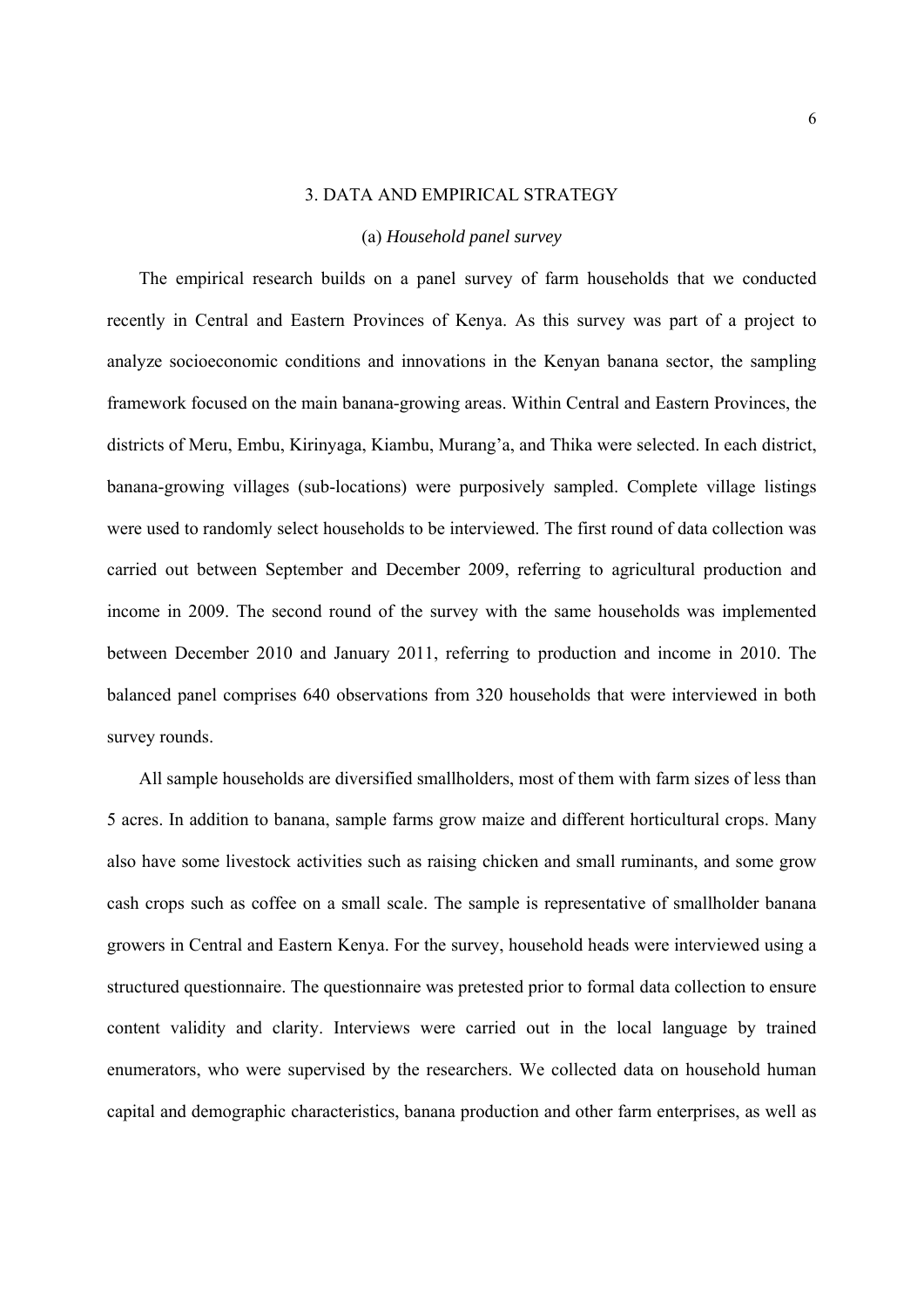off-farm economic activities. One special section of the questionnaire focused on mobile phone ownership and use of mobile money services. Sample descriptive statistics are provided below.

#### (b) *Econometric models*

The main focus of this study is to analyze impacts of mobile money use among smallholder farm households. As mentioned, mobile money services have spread rapidly in Kenya during the last few years. Nonetheless, not all households use mobile money, so that a first question of interest is as to what factors influence the adoption of this innovation. This is analyzed with a probit model:

$$
MM_{it} = \alpha + \beta X_{it} + \delta T_t + \varepsilon_{it} \tag{1}
$$

where the dependent variable  $MM_{it}$  is a dummy that takes a value of one if household *i* has used mobile money services in year  $t$ , and zero otherwise.  $X_{it}$  is a vector of farm, household, and contextual characteristics that may influence the decision to use mobile money; some of these characteristics may vary over time, while others are time-invariant.  $T_t$  is a year dummy to control for time fixed effects, and  $\varepsilon_{it}$  is a random error term with a standardized normal distribution.

To analyze impacts we use a different set of panel models:

$$
Y_{it} = \theta + \gamma M M_{it} + \varphi Z_{it} + \rho T_t + \mu_{it}
$$
\n<sup>(2)</sup>

where  $Y_{it}$  is the continuous outcome variable of interest (e.g., income, remittances received; see below for further details). In these models, we use  $MM_{it}$  as treatment dummy. A positive and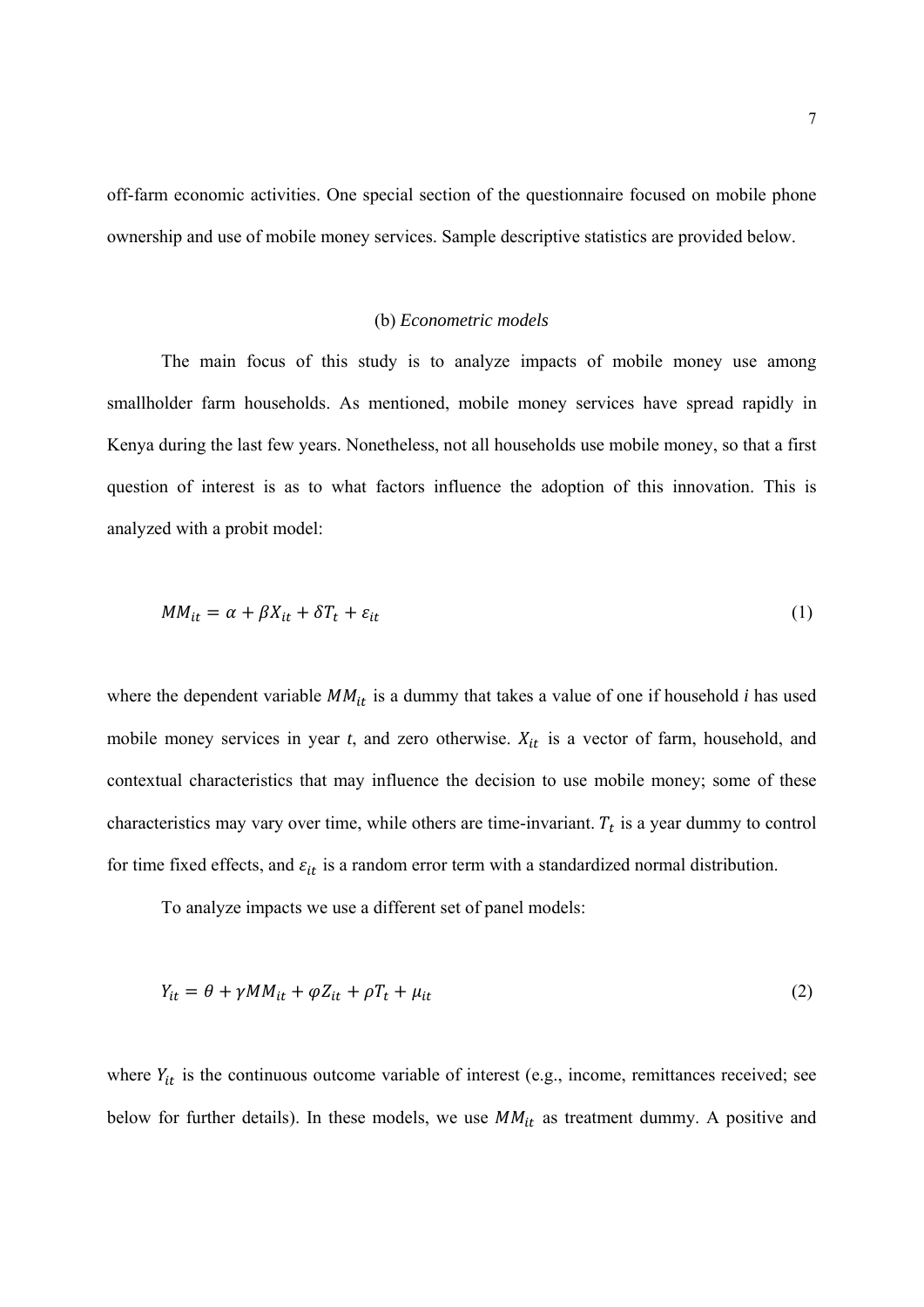significant estimate for the coefficient  $\gamma$  would indicate that mobile money use increases the value of the outcome variable, while controlling for other factors.  $Z_{it}$  is a vector of relevant covariates, which may include both time-variant and time-invariant factors. Again, we include a year dummy  $T_t$  to control for time fixed effects.  $\mu_{it}$  is the random error, which includes unobserved individual effects that may be constant or also time-variant.

Equation (2) can be estimated with a random effects (RE) estimator. However,  $MM_{it}$  may potentially be correlated with the error term due to unobserved heterogeneity between mobile money users and non-users. Such heterogeneity is not unlikely, as households self-select into the group of users. If not controlled for, this could lead to selection bias in the estimated treatment effects. A common way to reduce the issue of selection bias is to use a household fixed effects (FE) estimator (Wooldridge, 2002; Greene, 2008). The FE estimator builds on a differencing approach within households, so that all time-invariant factors cancel out, even when they are unobserved. Efficient FE estimates require within-group variability with respect to the treatment variable. That is, there needs to be a sufficient number of households who used mobile money services in one year of the survey, but not in the other year. Such variability is given in our data, because we surveyed during a time when mobile money services were spreading fast in rural Kenya. We estimate all models with both RE and FE estimators, and use a Hausman test to compare the results (Greene, 2008). However, recent studies have shown that a significant Hausman test statistic is neither a necessary nor a sufficient condition to detect unobserved heterogeneity (Snijders, 2005). Hence, we will show both results, but prefer the FE estimates for interpretation of the mobile money treatment effects.

All outcome variables are continuous, but some of them are censored at zero. For instance, households that did not receive any transfers from relatives or friends in a particular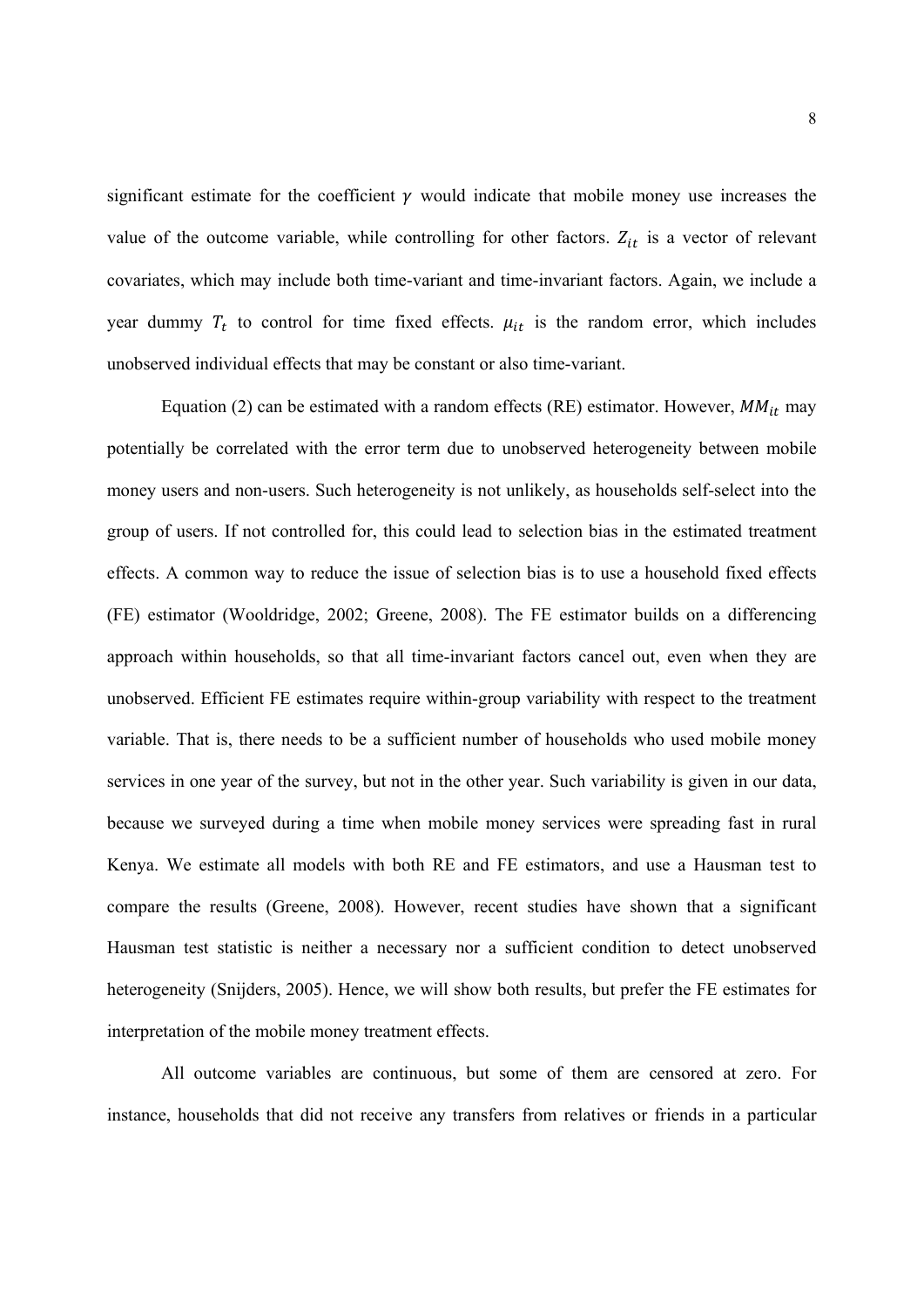year reported zero remittances. Using the common linear specification for models with a censored dependent variable may potentially lead to biased estimates (Wooldridge, 2002). Hence, for outcome variables where this is relevant we additionally use a Tobit estimator. As Tobit panel models cannot be estimated with household fixed effects, we only show the RE Tobit estimates for comparison as a robustness check.

#### (c) *Dependent and independent variables*

For the impact models, the main outcome variable of interest is total household income, which is calculated as the sum of all net earnings from on-farm and off-farm sources. Remittances are included as one off-farm income source in the total household income calculations. In addition, a separate model uses remittances as outcome variable, including all transfers from relatives and friends not residing in the household. The treatment variable of interest is mobile money use, which is captured as a dummy.

To estimate the impact of mobile money on the use of agricultural inputs and output sales we concentrate on the banana crop. Obviously, mobile money can also affect other agricultural enterprises, but there are two particular reasons why we decided to take this partial perspective. First, concentrating on one crop allowed us to collect more detailed and disaggregated data on the use of different purchased inputs. Second, banana is a typical semi-subsistence crop in Kenya, which is often cultivated primarily for home consumption with relatively low amounts of purchased inputs (Kabunga et al., 2012). Hence, the effects of mobile money services may be more pronounced than for typical cash crops that are grown with higher input intensities anyway. We will concentrate on the use of hired labor, purchased organic and mineral fertilizer, and chemical pesticides. The use of each of these inputs is expressed in monetary terms per acre and used as dependent variable in separate model specifications. To assess the impacts of mobile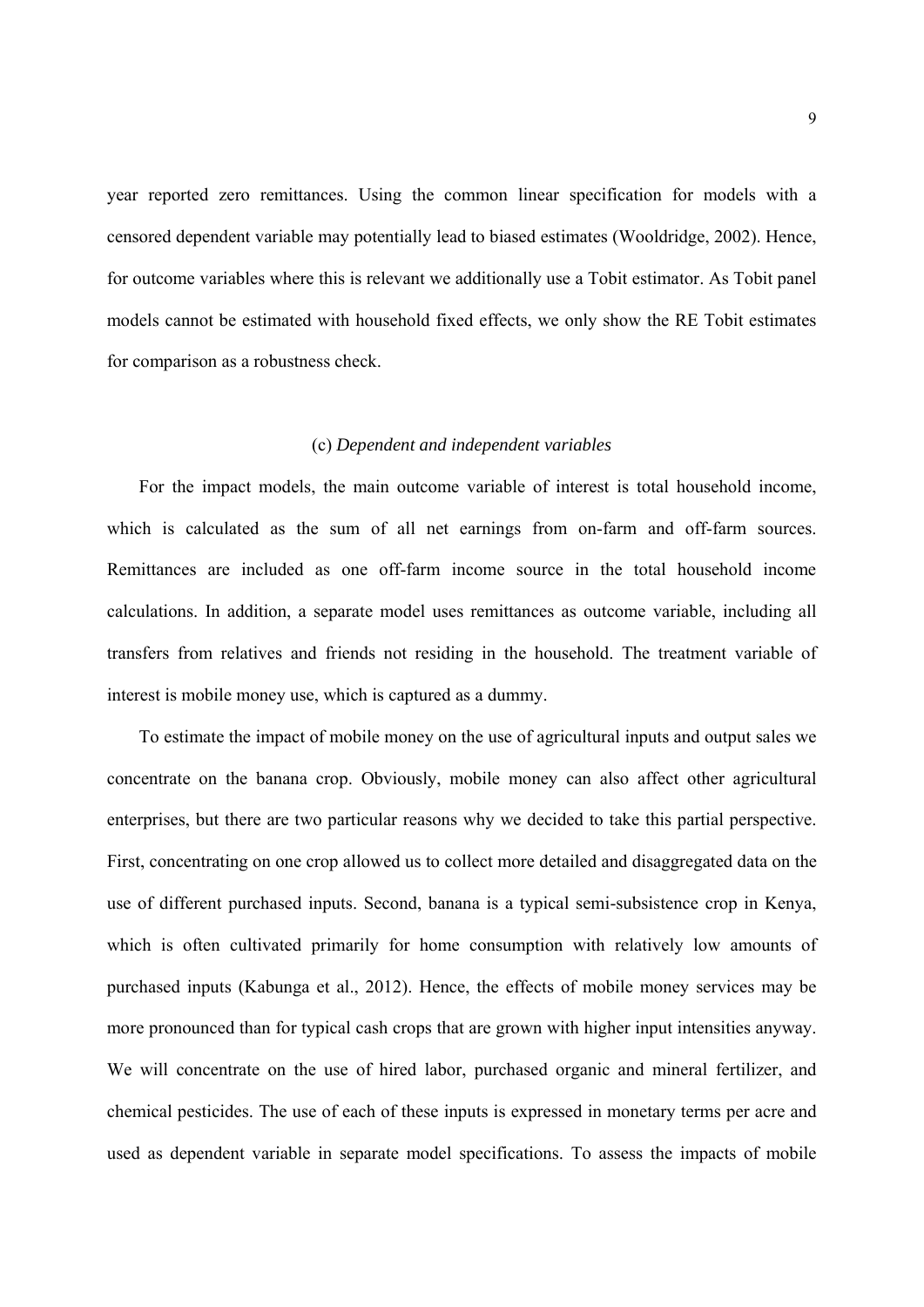money on output commercialization, we use the proportion of bananas sold in the market relative to total banana production as dependent variable. Most farmers sell their bananas as bunches at the farm gate to local traders. Some of the farmers are organized in groups, selling bananas during collective marketing days to wholesalers coming to the region from Nairobi and other urban centers (Fischer & Qaim, 2012). To estimate potential mobile money impacts on profits, we use banana profit per acre as dependent variable; this is calculated as the market value of output (including home-consumed quantities valued at market prices) minus the cost of all purchased inputs.

As covariates in the different models, we include farm and household characteristics such as farm size (area owned), household size, and gender, age, and education of the household head. These variables may influence income, agricultural decisions, and also the decision whether or not to use mobile money services. In addition, we include contextual variables, such as the distance of the household to markets and roads, as well as agro-ecological conditions, which may also affect input use and degree of commercialization. Agro-ecological conditions are captured through a 'high-potential area' dummy, which takes a value of one for regions with more fertile soils and higher amounts of rainfall, and zero otherwise. High-potential areas especially comprise the slopes of Mount Kenya, including the districts of Embu, Meru and the northern half of Kirinyaga. Finally, for the probit model to explain the use of mobile money services, we include a variable measuring the percentage of households using mobile phones at the village level to capture neighborhood effects. It is expected that a wider use of mobile phones in the community increases the likelihood of individual households to also use mobile phones and related services.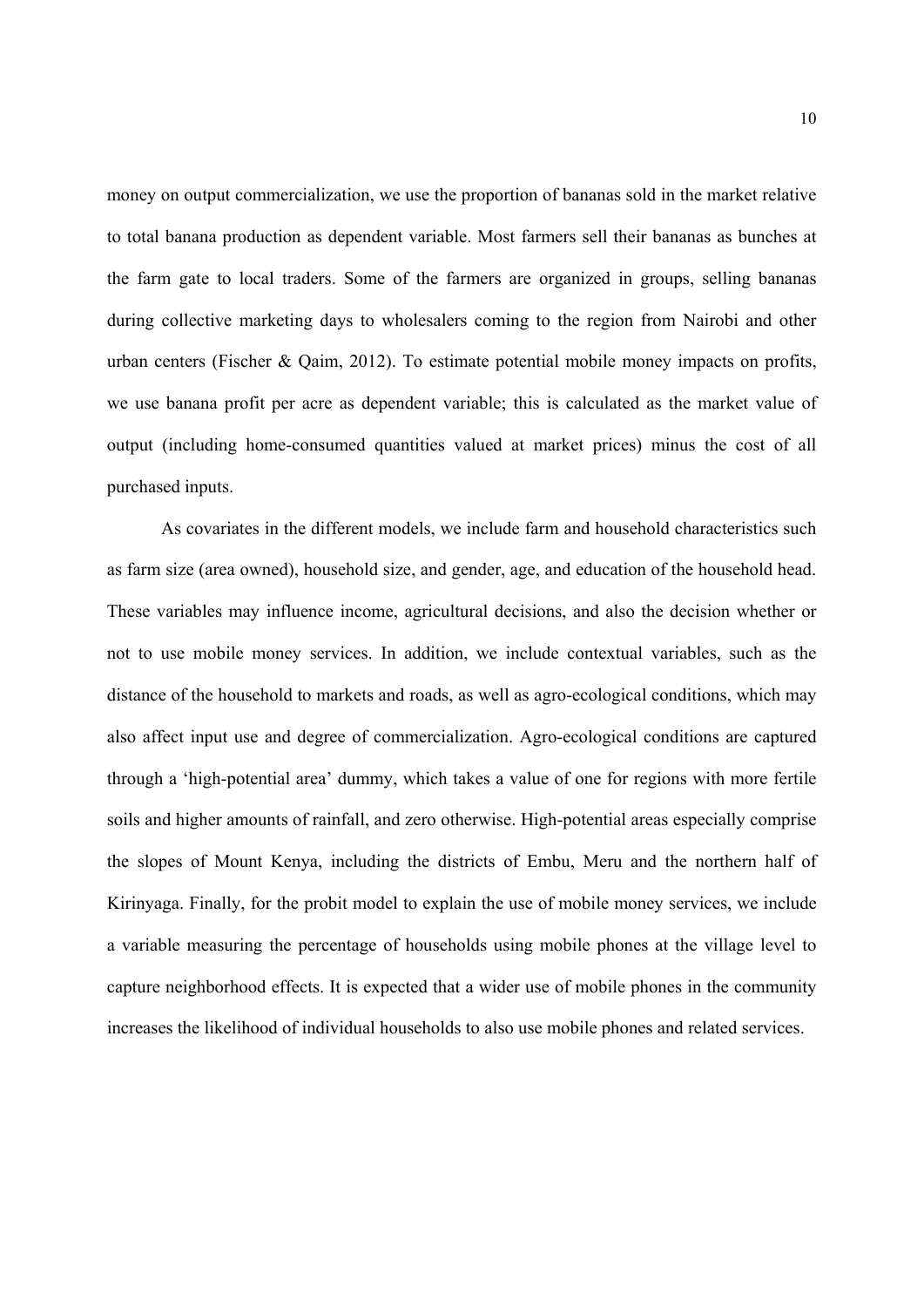#### 4. RESULTS AND DISCUSSION

#### (a) *Patterns of mobile money use*

Table 1 shows how mobile phone and mobile money use developed over the 2009-2010 period covered by the panel survey. In 2010, 93% of all sample households owned at least one mobile phone, which was up from 86% in 2009. The difference between the two survey rounds was much stronger for the use of mobile money services, which increased from 60% in 2009 to 91% in 2010. We also asked farmers for the distance to the nearest shop offering mobile money services, such as withdrawing or depositing money on the mobile account. In 2010, the average distance was only 2 km, which underlines the wide coverage of these services in rural areas.

#### *[Table 1]*

Figure 2 shows for what concrete activities sample households used mobile money services in 2010. Around 60% of the households stated that they withdraw money from their mobile account, which may be money from remittances, payments by traders, or also from previous own saving deposits. Indeed, over 40% of the households stated that they use their mobile money accounts as a savings tool. But the households do not only receive remittances; about 50% stated that they also transferred money to other relatives and friends. Thirty-five percent used mobile services to transfer money to business partners, such as input dealers or farm laborers, while 32% stated that they transferred mobile money to pay for regular water or electricity bills. More than 40% of the households use mobile money to buy airtime for their mobile phone. Interestingly, about 27% also used mobile money services as a means of transferring money to their formal bank account, which is possible when the mobile provider has a special agreement with the respective bank. While the concrete numbers vary, the overall use patterns are similar to those reported in earlier research in Kenya (e.g., Mbiti & Weil, 2011; Jack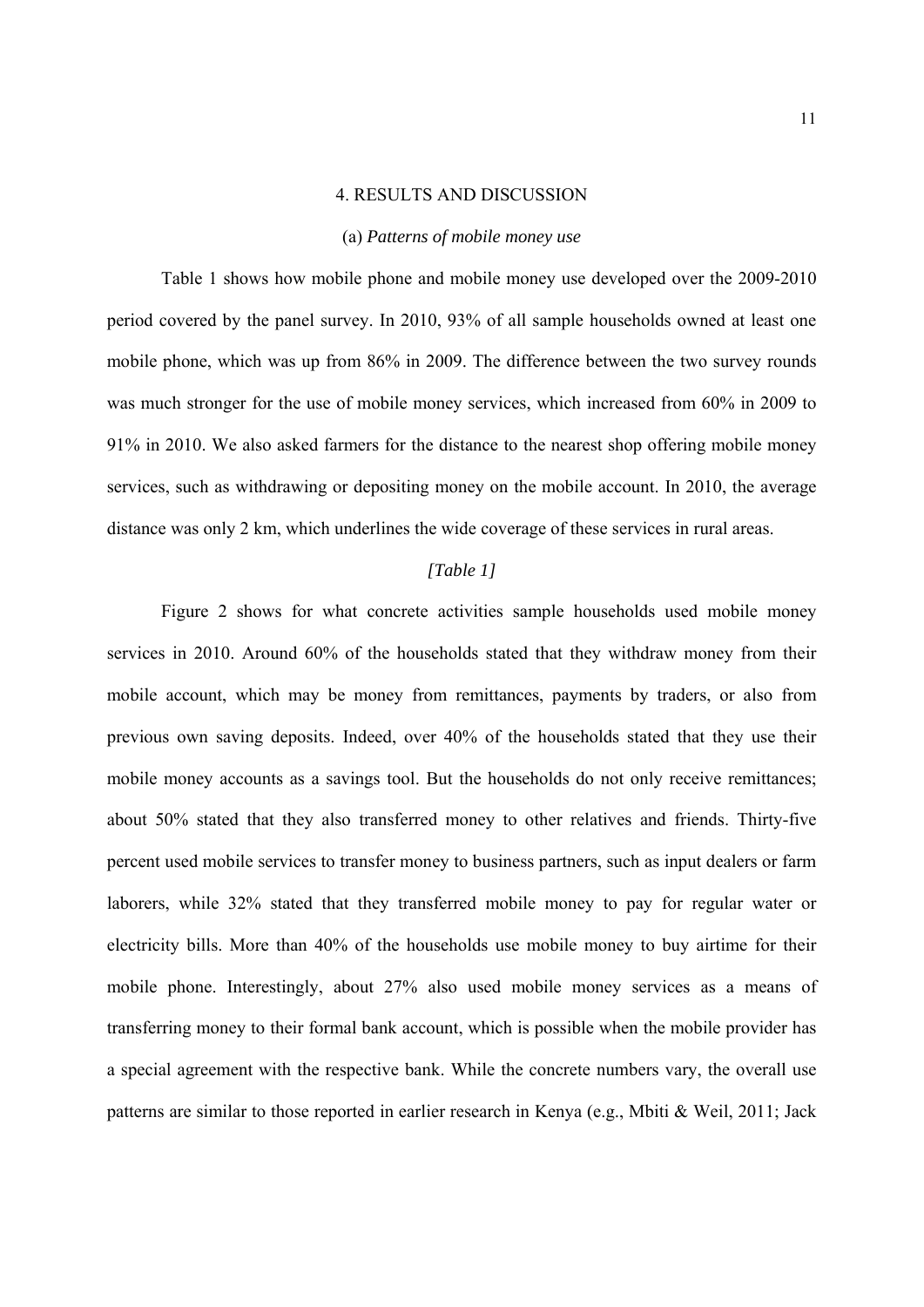$& Suri, 2011$ ). Especially the payment of bills and the transfer of money to business partners through mobile money services seems to have increased over time.

#### *[Figure 2]*

#### (b) *Descriptive statistics*

Table 2 shows descriptive statistics for the variables used in the econometric models. For comparison, we differentiate between users and non-users of mobile money services. The upper part of the table shows the outcome variables for the impact assessment models. The columns for the pooled sample, which covers both survey rounds, reveal that mobile money users had significantly higher household incomes than non-users. Users had an annual mean income of around 283 thousand Kenyan shillings (Ksh), which is equivalent to 3435 US\$ per household, or around 735 US\$ per capita. Non-users had an annual income of 153 thousand Ksh, equivalent to 1854 US\$ per household, or 458 US\$ per capita. Users of mobile money also had higher profits from banana production and sold a larger proportion of their harvest. As expected, they used significantly higher amounts of purchased inputs per acre of banana production.

The disaggregation by survey round reveals relatively large differences for most variables between 2009 and 2010. The reason is that 2009 was a drought year with below average amounts of rainfall in Central and Eastern Kenya. Hence, input use, profits and incomes were lower in 2009 than in 2010, when rainfall was more favorable. For remittances, the pattern is different: especially for users of mobile money, remittances received were significantly higher in 2009 than in 2010. This suggests that mobile money transfers sent by relatives and friends can help to reduce risk and liquidity constraints in times of negative economic shocks, as was also shown by Suri et al. (2012).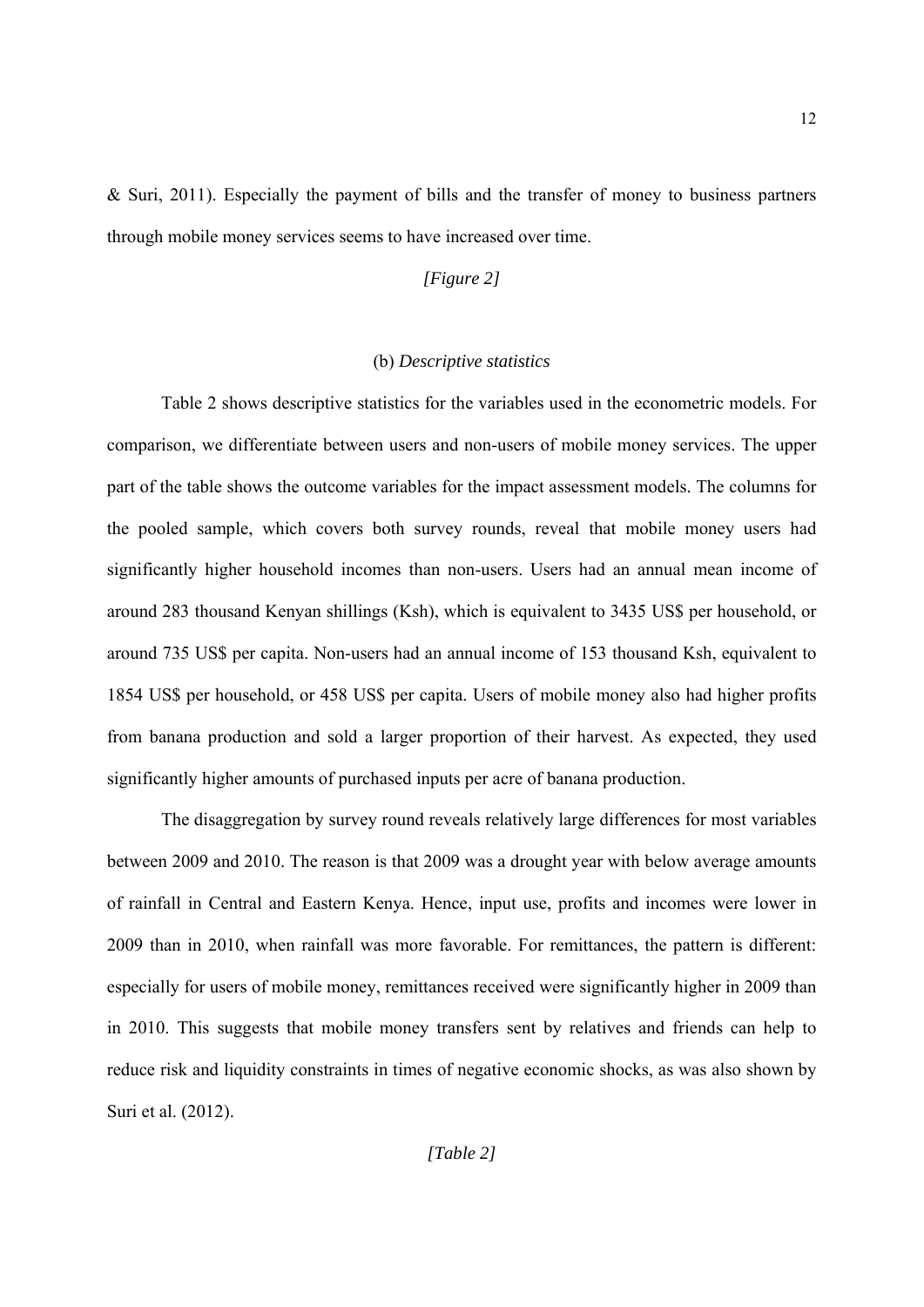The lower part of Table 2 shows descriptive statistics of the explanatory variables used in the econometric models. Most of the mean values are not significantly different between users and non-users of mobile money services. However, a few differences can be observed. Households that use mobile money are more likely to be male-headed. The disaggregated data for the two survey rounds also shows that larger households and those with better educated household heads are more likely to use mobile money.

#### (c) *Determinants of mobile money use*

Estimation results from the probit model explained in equation (1) above are shown in Table 3. Several variables turn out to be significant determinants of mobile money use. While age does not play a significant role, the education level of the household affects mobile money use in a positive way. Each additional year of schooling increases the probability of using mobile money services by 1.7 percentage points. Household size also plays a significant role; households with more members are more likely to use mobile money, which is as expected. Further, the results suggest that wealth proxied by farm size influences the household decision. Each additional acre of owned land increases the probability of mobile money use by 2.3 percentage points. The negative square term indicates that this effect diminishes at larger farm sizes. The market access variables, including distance to the nearest banana market and to road infrastructure, are not significant. Nor do agro-ecological conditions, proxied by the highpotential area dummy, seem to play a role. These are a welcome findings, because they indicate that households in remoter and less favorable areas are able to use mobile money services, too. As supposed, due to the wide coverage and network of shops set up by private telecom providers in rural areas, mobile applications can help to overcome some of typical market access constraints of smallholder farm households.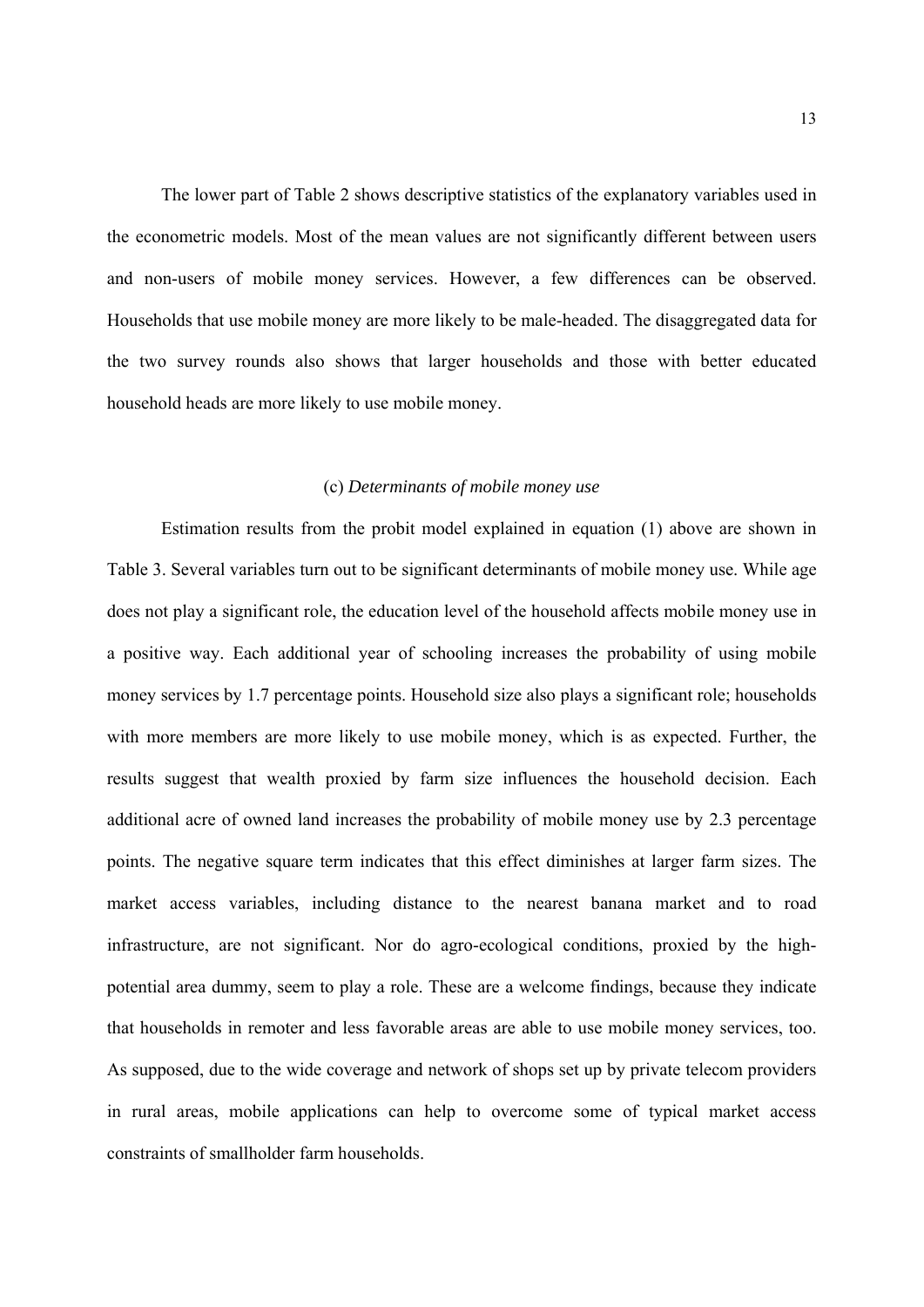#### *[Table 3]*

The percentage of households owning a mobile phone at the village level has a positive effect on mobile money use of the individual household. As we control for other location related variables, we conclude that neighborhood effects are significant. A large percentage of households with a mobile phone indicates that many in the community are likely to be familiar with mobile applications. Recent research shows that social networks and related knowledge transfer can play an important role for innovation adoption (Maertens & Barrett, 2013). The 2010 year dummy is also highly significant, showing that – independent of other variables included in the model – the use of mobile money services has increased rapidly in Kenya. As mentioned above, in 2010 already 91% of the sample households used mobile money.

#### (d) *Impact of mobile money on household income*

The factors influencing household income are presented in Table 4. These estimates are based on equation (2), using total annual household income as dependent variable. The results in column (1) are based on the FE estimator, while column (2) shows results with the RE estimator. As explained above, for interpretation of the mobile money impact we prefer the FE results, as these account for unobserved heterogeneity between mobile money users and non-users. Results in column (1) suggest that mobile money use has increased household income by 61,470 Ksh (745 US\$). Compared to the mean income in the pooled sample of non-users, this implies a net income increase of 40% through mobile money, which is a very sizeable effect. The year dummy for 2010 is also large and significant, implying that household incomes were higher in 2010 than in 2009. This is expected, because 2010 was a year with more favorable rainfall.

14

*[Table 4]*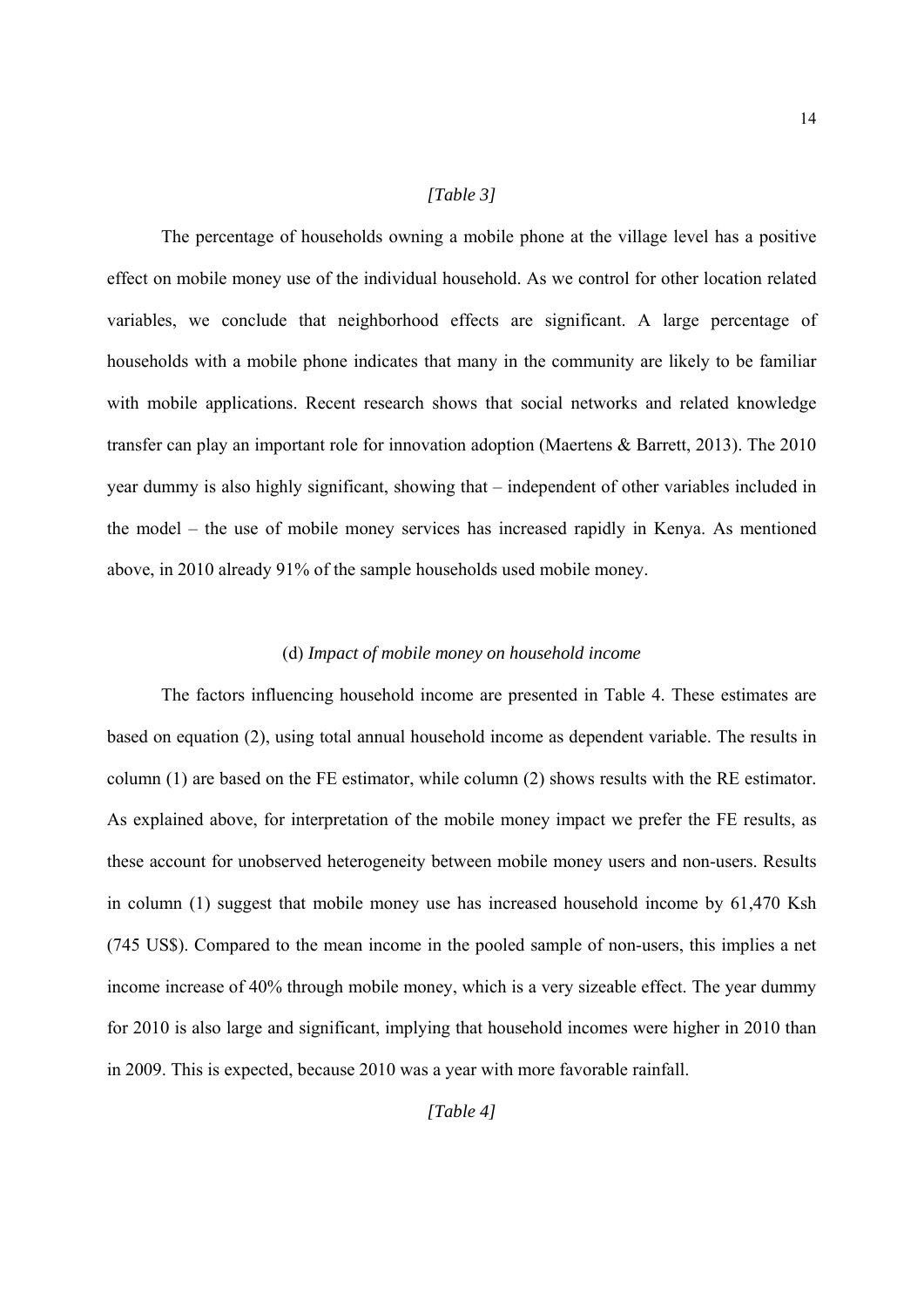In the FE model, all other covariates were dropped, as these are time-invariant.<sup>2</sup> Nonetheless, it is interesting to see what role these other factors play for household income, which is shown in the RE results in column (2) of Table 4. Education of the household head has a positive effect on income; each additional year of schooling increases annual income by 9400 Ksh. Likewise farm size and household size have a positive effect on income. The latter should not surprise because the dependent variable is total income per household, not per capita. Somewhat unexpected is the positive effect for distance to the next all-weather road, which is significant at the 10% level. Probably distance alone is not a very comprehensive measure of market access constraints, as was also pointed out by Chamberlin & Jayne (2013).

One aspect that deserves further discussion in terms of mobile money impacts is the potential influence of unobserved factors that are time-variant. The FE specification controls for time-invariant heterogeneity, but not for time-variant factors that may be correlated with mobile money use. For instance, households that use mobile money may be more innovative and may also adopt other technologies more rapidly, which could lead to an overestimated treatment effect for mobile money. Since the time period between our two survey rounds was only one year, the risk that the adoption of other innovations would cause a significant bias is low. Yet, Table 1 showed that the proportion of households owning a mobile phone was still increasing between 2009 and 2010. Therefore, we ran household income models where we included a dummy for mobile phone ownership as an additional time-variant factor. Results of these robustness checks are shown in Table A1 in the Appendix. The mobile phone dummy is insignificant in the FE and RE specifications, while the mobile money effect remains significant and even slightly increases

 $\frac{1}{2}$  Age of the household head was also dropped, although this is time-variant. The reason for dropping age is the close correlation with the 2010 dummy. Household heads were one year older in 2010 than they were in 2009, unless the person heading the household changed during this time period.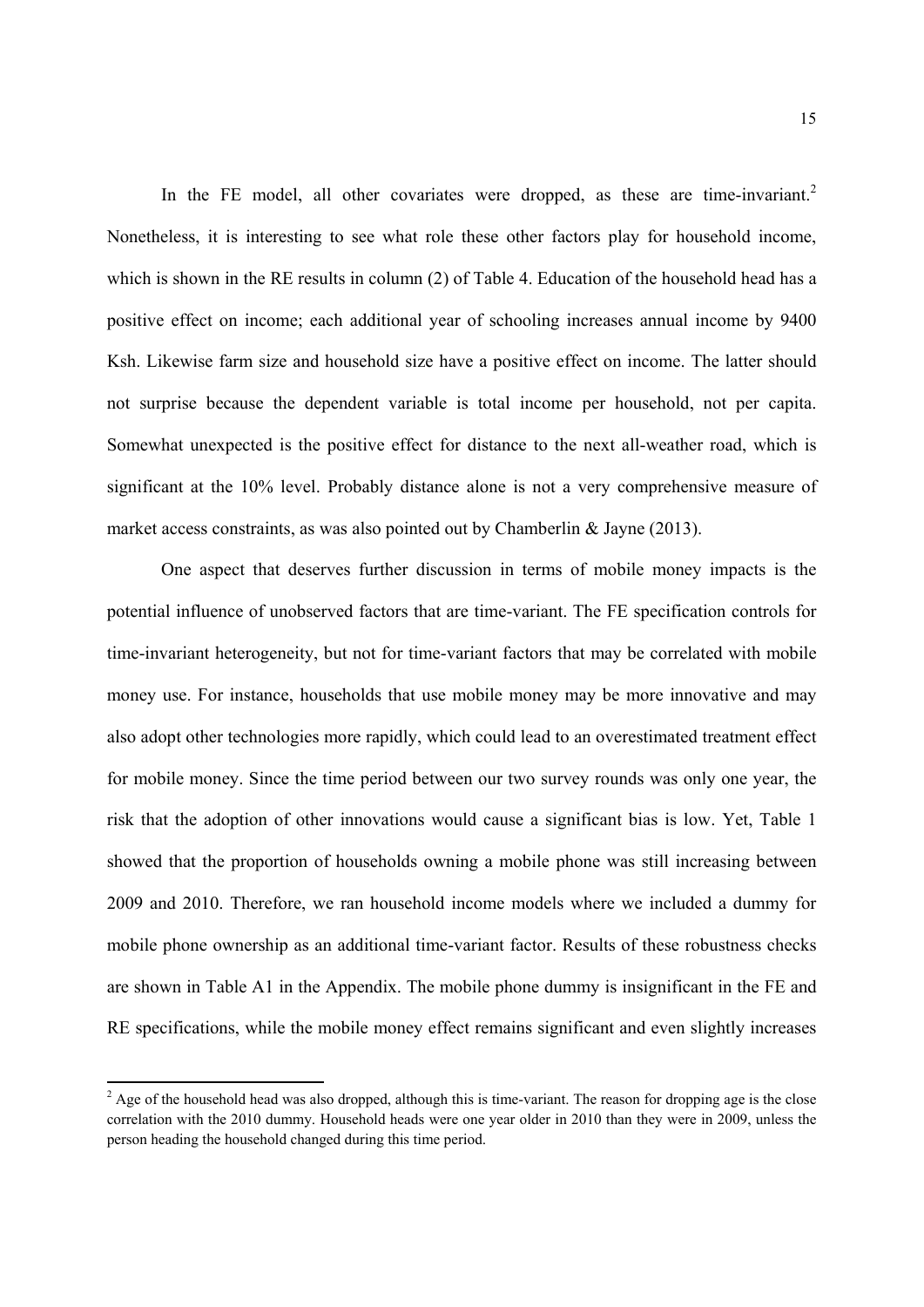in magnitude.<sup>3</sup> We conclude that the finding of a sizeable positive impact of mobile money on household income is robust.

#### (e) *Impact of mobile money on remittances*

Table 5 presents results for the remittances models, again with FE and RE specifications shown in columns (1) and (2), respectively. Mobile money use has a positive and significant effect. It increases annual remittances received by 12,697 Ksh (154 US\$), which implies an increase of 66% compared to the mean remittances received by non-users of mobile money. The negative and significant coefficient of the 2010 dummy indicates that remittances received were lower in 2010 than in 2009. Given the drought in 2009, this result emphasizes the risk-reducing nature of money transfers from relatives and friends. Column (2) shows that larger households and those with older household heads received higher remittances on average.

#### *[Table 5]*

Since not all sample households had received remittances, the dependent variable is censored at zero. We therefore additionally estimated a RE Tobit model, results of which are shown in column (3) of Table 5. The signs and significance levels of the main variables of interest remain unaffected, but most of the coefficients increase in magnitude. Hence, while the exact numerical results should be interpreted with some caution, this additional model further underlines the significance of the mobile money treatment effect. The Tobit results also produce a few significant coefficients that were insignificant in the linear specifications. For instance, maleheaded households received significantly lower remittances than female-headed households.

<sup>&</sup>lt;sup>3</sup> For the other outcome variables discussed below, we carried out the same robustness tests with similar results. Details of these other tests are not reported here but can be obtained from the authors upon request.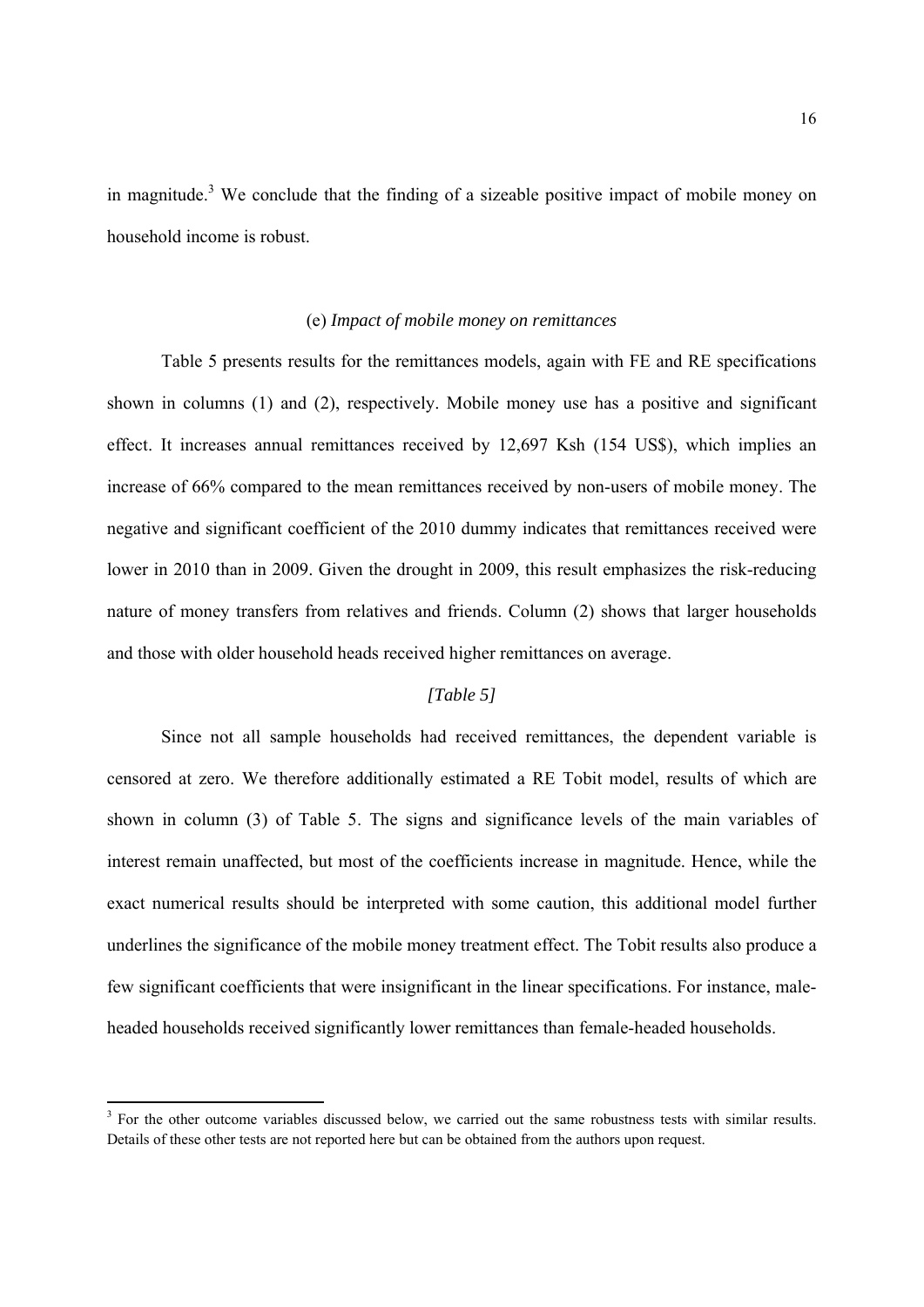#### (f) *Impact of mobile money on input use*

In section 2, we hypothesized that mobile money services may increase the use of agricultural inputs through various channels. We test this hypothesis for hired labor, organic and mineral fertilizers, and chemical pesticides, which are used by many sample farmers in their banana crop. The estimation results are shown in Table 6. The FE specifications confirm that mobile money has a positive and significant effect for all of these inputs, except for mineral fertilizer. Mobile money increases the spending for hired labor by 4100 Ksh (50 US\$), for organic fertilizer by 2500 Ksh (30 US\$), and for chemical pesticides by 1200 Ksh (15 US\$) per acre of banana. These are sizeable effects, suggesting that mobile money services contribute to farm intensification through reducing transaction costs, risk, and liquidity constraints. For all inputs, use intensities were higher in 2010, due to more favorable rainfall.

#### *[Table 6]*

The RE specifications in Table 6 show that larger farms use more fertilizers and pesticides per acre. The same holds true for male-headed households, which is according to expectations. Female-headed households are often more constrained in their access to modern inputs and other productive resources. As some of the households do not use certain inputs, Tobit specifications of all input models are shown in Table A2 in the Appendix. Most of the estimated coefficients increase in magnitude, suggesting that the linear model results are probably conservative estimates.

#### (g) *Impact of mobile money on banana sales and profit*

Results of the banana sales and profit models are shown in Table 7. Column (1) reveals that mobile money use increases the proportion of banana sales (relative to total banana production) by 10.4 percentage points. Given that non-users have sold 56% of their harvest in the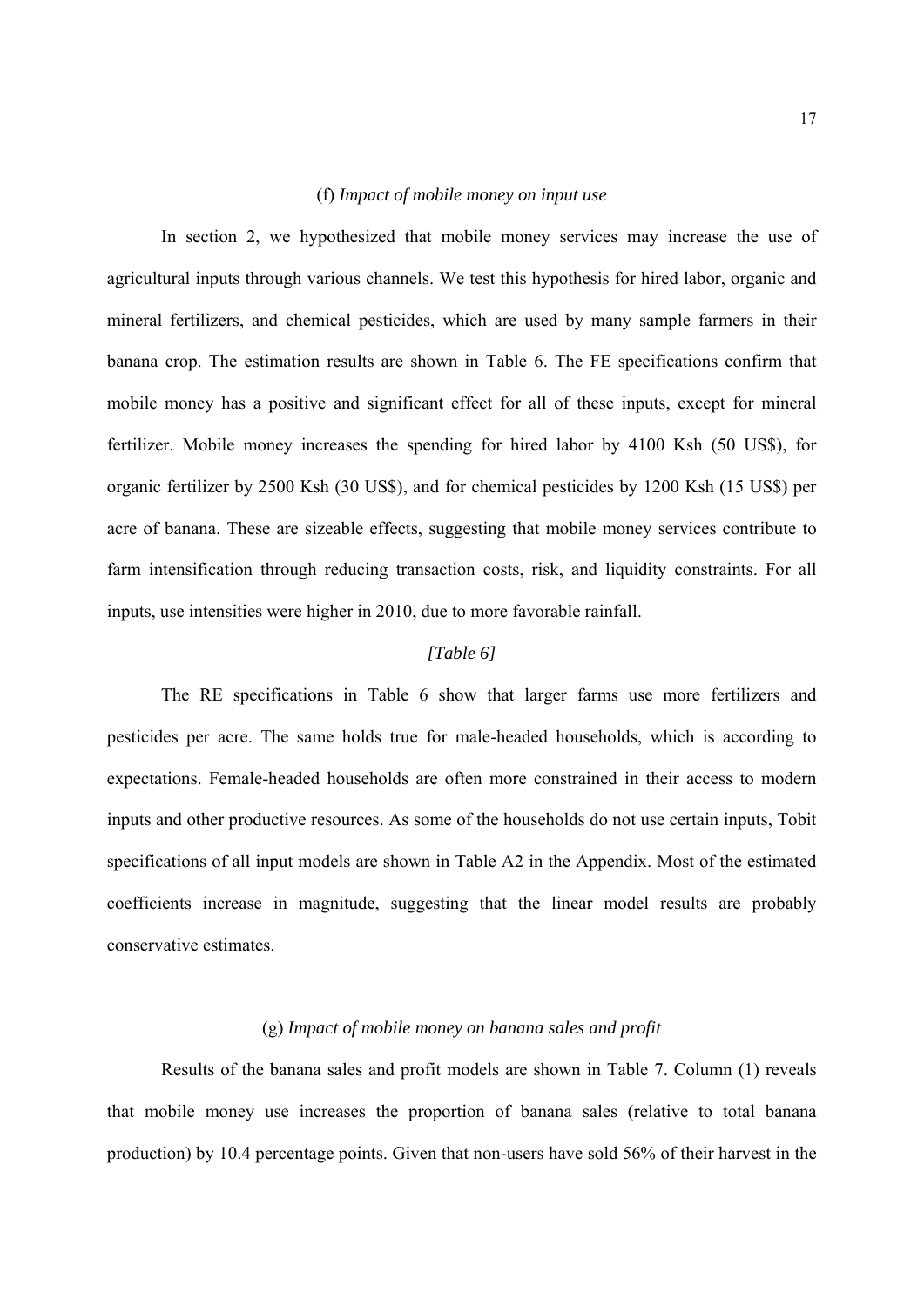market, the mobile money treatment effect implies a 19% increase in the degree of output commercialization. This confirms that mobile money services tend to increase market transactions also on the output side. Unsurprisingly, sold proportions were higher in 2010, due to better rainfall and larger quantities harvested. The RE specification in column (2) further shows that larger farmers and those located in high-potential areas market a larger proportion of their harvest. This is according to expectations, as these farmers also produce higher overall output.

#### *[Table 7]*

The profit model results are shown in columns (3) and (4) of Table 7. The FE specification suggests that mobile money use increases banana profits by 30,112 Ksh per acre (365 US\$), implying a 35% gain over non-users. To some extent, the higher profits may be due to more intensive input use and higher banana yields. Besides, reduced transaction costs in output markets may also play a role. The RE specification reveals that farmers in high-potential areas have higher profits. In contrast, profits per acre are somewhat lower on larger farms, indicating decreasing returns to scale in these smallholder banana systems.

#### 5. CONCLUSION

 Previous research had documented the rapid spread of mobile phone based money services in developing countries. Existing studies also suggest that this may have positive effects especially for poor people in rural areas who are often underserved by the traditional banking system. In this article, we have contributed to the literature by analyzing the impacts of mobile money use on the income of smallholder farm households, which had not been done previously. Furthermore, we have examined possible impact pathways by looking at the influence on remittances received, transactions in agricultural input and output markets, and farm profits. The empirical analysis has concentrated on banana-growing households in Kenya, where mobile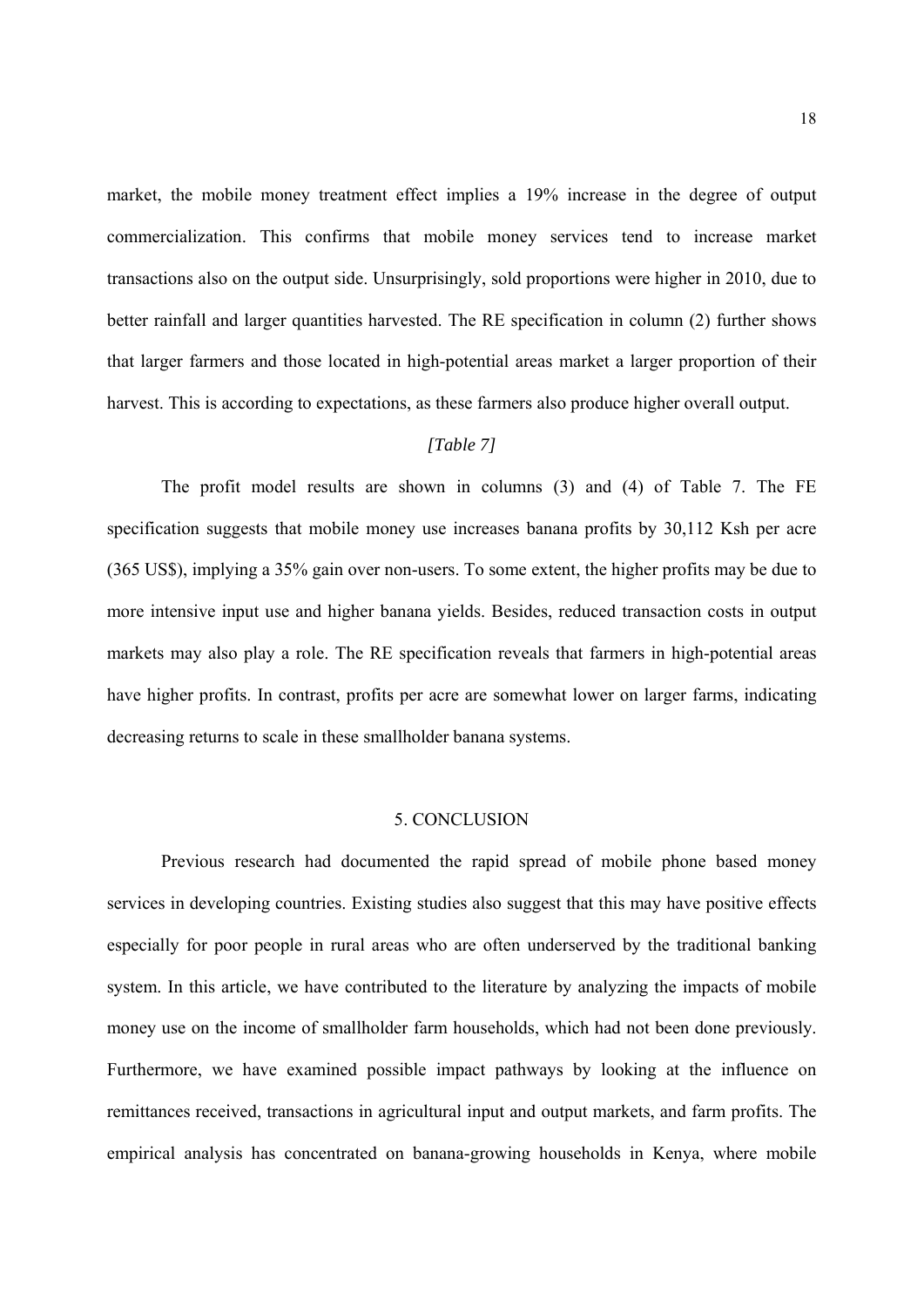money services have spread widely in recent years. Panel survey data was collected and used for the analysis. Econometric models with household fixed effects were estimated to control for possible unobserved heterogeneity between users and non-users of mobile money services.

 The results show that mobile money use has a positive and large net impact on household welfare, increasing total income by 40% on average. One important impact pathway seems to be through remittances, which have increased by 66%. In comparison to traditional formal and informal mechanisms of transferring money between relatives and friends, mobile money services reduce the transaction costs substantially. They also provide new incentives for saving. And, mobile money contributes to more commercially-oriented farming. Our results reveal that mobile money users apply significantly more purchased inputs – such as fertilizer, pesticides, and hired labor – and sell a larger proportion of their harvest in the market. On the one hand, this is related to lower transaction costs in terms of paying and receiving money from business partners. On the other hand, more remittances and savings seem to reduce risk and liquidity constraints, which also contributes to higher market participation. Mobile money users have 35% higher profits per acre of banana production.

 Our results confirm the idea that mobile money services can be welfare-enhancing for poor people in rural areas. In Kenya, mobile money also seems to be widely accessible. While wealthier and better educated households were among the first to adopt this innovation, within only a few years more than 90% of all households in our sample were using mobile money services. Mobile money can help to overcome some of the important market access constraints of smallholder farm households. It is noteworthy to stress that the wide spread of mobile services in Kenya is entirely driven by private sector incentives, underlining that the private sector has an important role to play for rural development. Through sensible regulations the public sector needs to ensure that the emerging markets are competitive.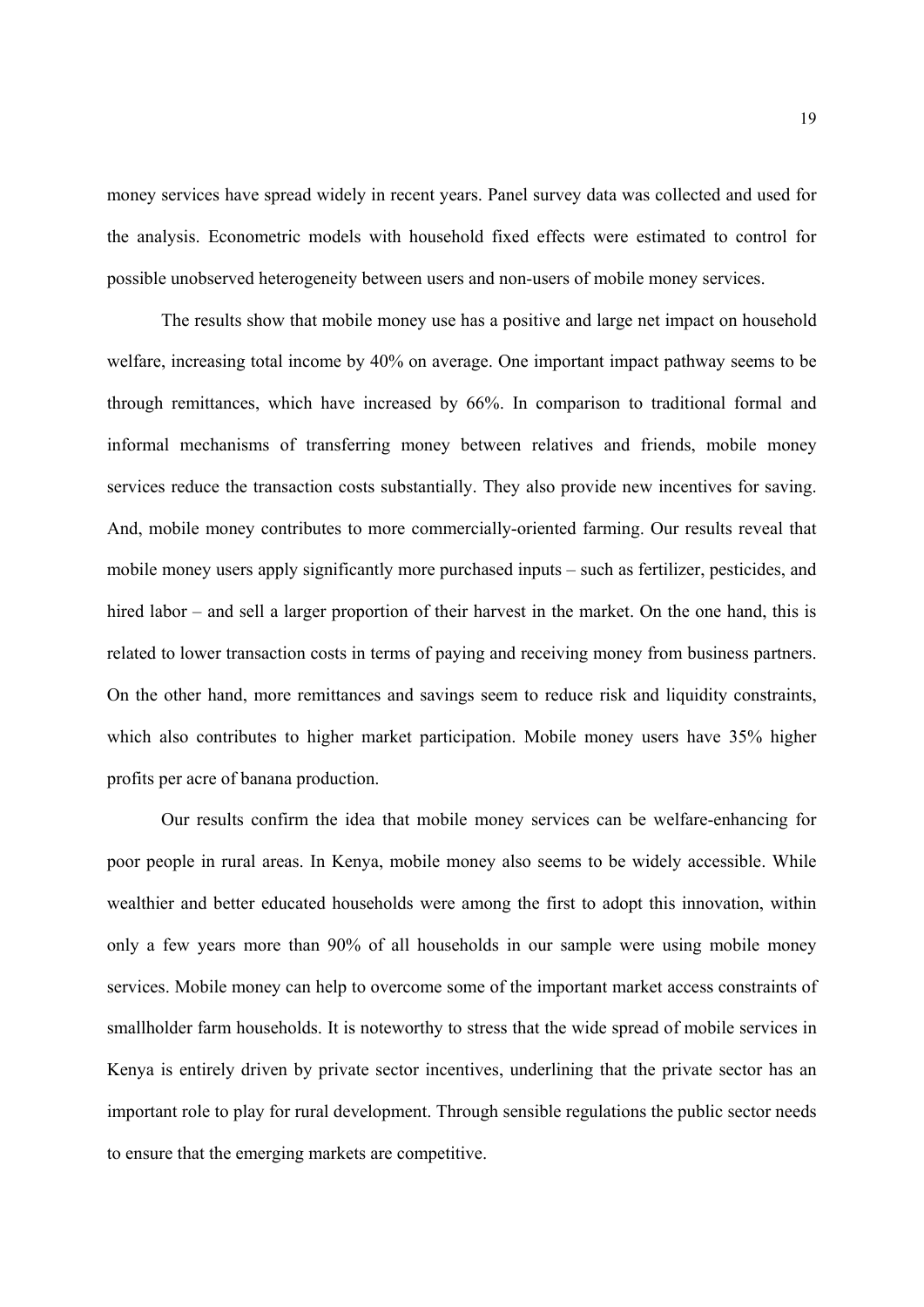Our study has focused on banana growers in two provinces of Kenya, so the concrete numerical results should not be generalized too widely. Follow-up research should analyze the access to mobile money and the wider implications under diverse conditions to gain a more comprehensive picture of potentials and limitations. Also the analysis of impact pathways and broader social ramifications deserves further attention. One interesting question is how mobile money services affect informal savings and insurance mechanisms at the local level.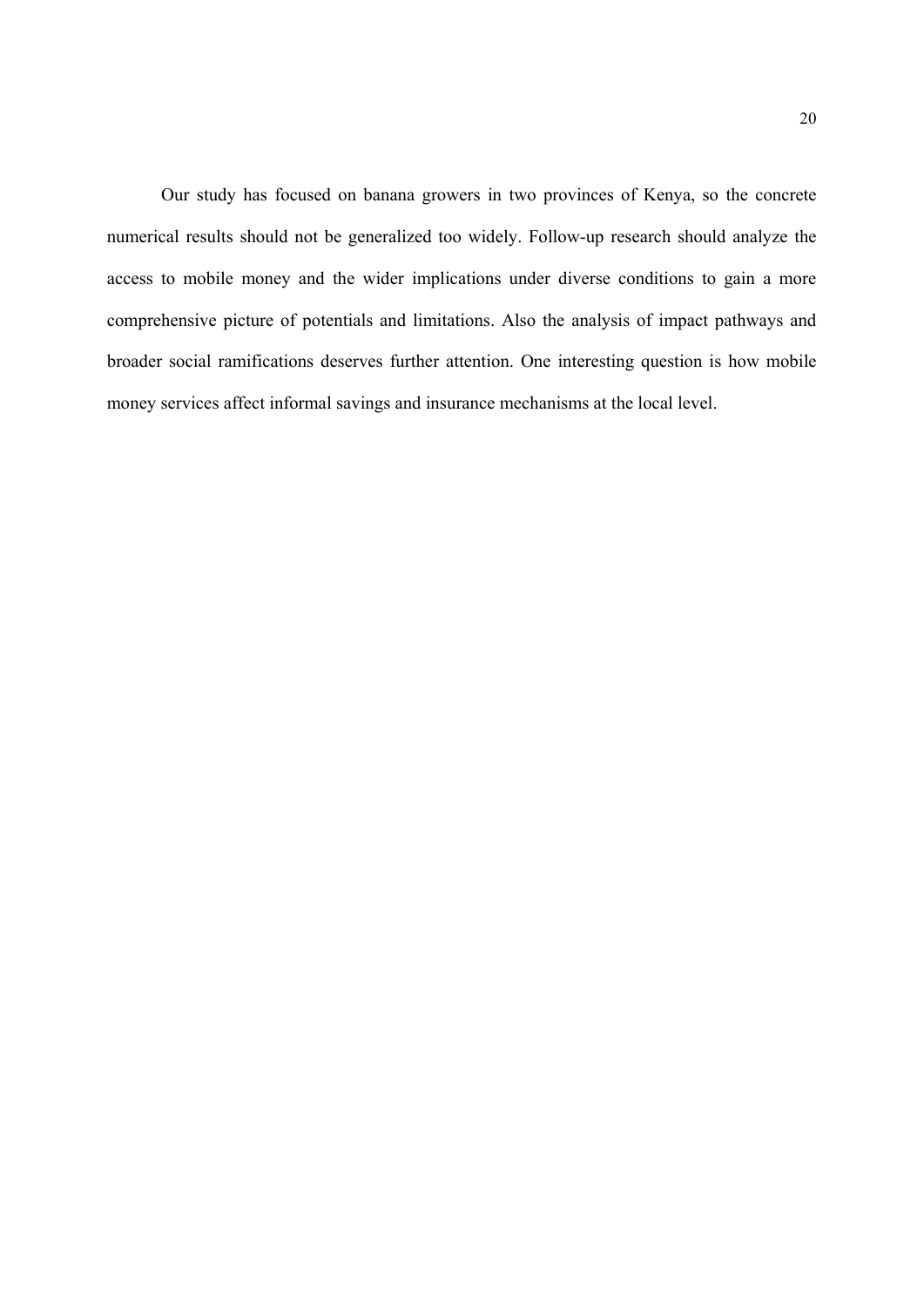#### REFERENCES

- Abraham, R**. (**2007). Mobile phones and economic development: evidence from the fishing industry in India. *Information Technologies and International Development, 4*, 5–17.
- Adams Jr., R.H., & Cuecuecha, A. (2013). The impact of remittances on investment and poverty in Ghana. *World Development, 50*, 24-40.
- Aker, J.C. **(**2008). Does digital divide or provide? The impact of mobile phones on grain markets in Niger. BREAD Working Paper 177.
- Aker, J.C. **(**2010). Information from markets near and far: mobile phones and agricultural markets in Niger. *American Economic Journal: Applied Economics, 2*(3), 46–59.
- Aker, J.C., & Mbiti, I.M. (2010). Mobile phones and economic development in Africa. *Journal of Economic Perspectives, 24*(3), 207-32.
- Barrett, C.B. (2008). Smallholder market participation: concepts and evidence from eastern and southern Africa. *Food Policy, 33*, 299-317.
- Chamberlin, J., & Jayne, T.S. (2013). Unpacking the meaning of 'market access': evidence from rural Kenya. *World Development, 41*, 245-264.
- De Brauw, A., Mueller, V., & Woldehanna, T. (2013). Motives to remit: evidence from tracked internal migrants in Ethiopia. *World Development, 50*, 13-23.
- Dermish, A., Kneiding, C., Leishman, P., & Mas, I. (2011). Branchless and mobile banking solutions for the poor: a survey of the literature. *Innovations, 6*(4), 81-98.
- Di Falco, S., & Bulte, E. (2013) The impact of kinship networks on the adoption of riskmitigating strategies in Ethiopia. *World Development, 43*, 100-110.
- Duncombe, R., & Boateng, R. (2009). Mobile phones and financial services in developing countries: a review of concepts, methods, issues, evidence and future research directions. *Third World Quarterly, 30*(7), 1237-1258.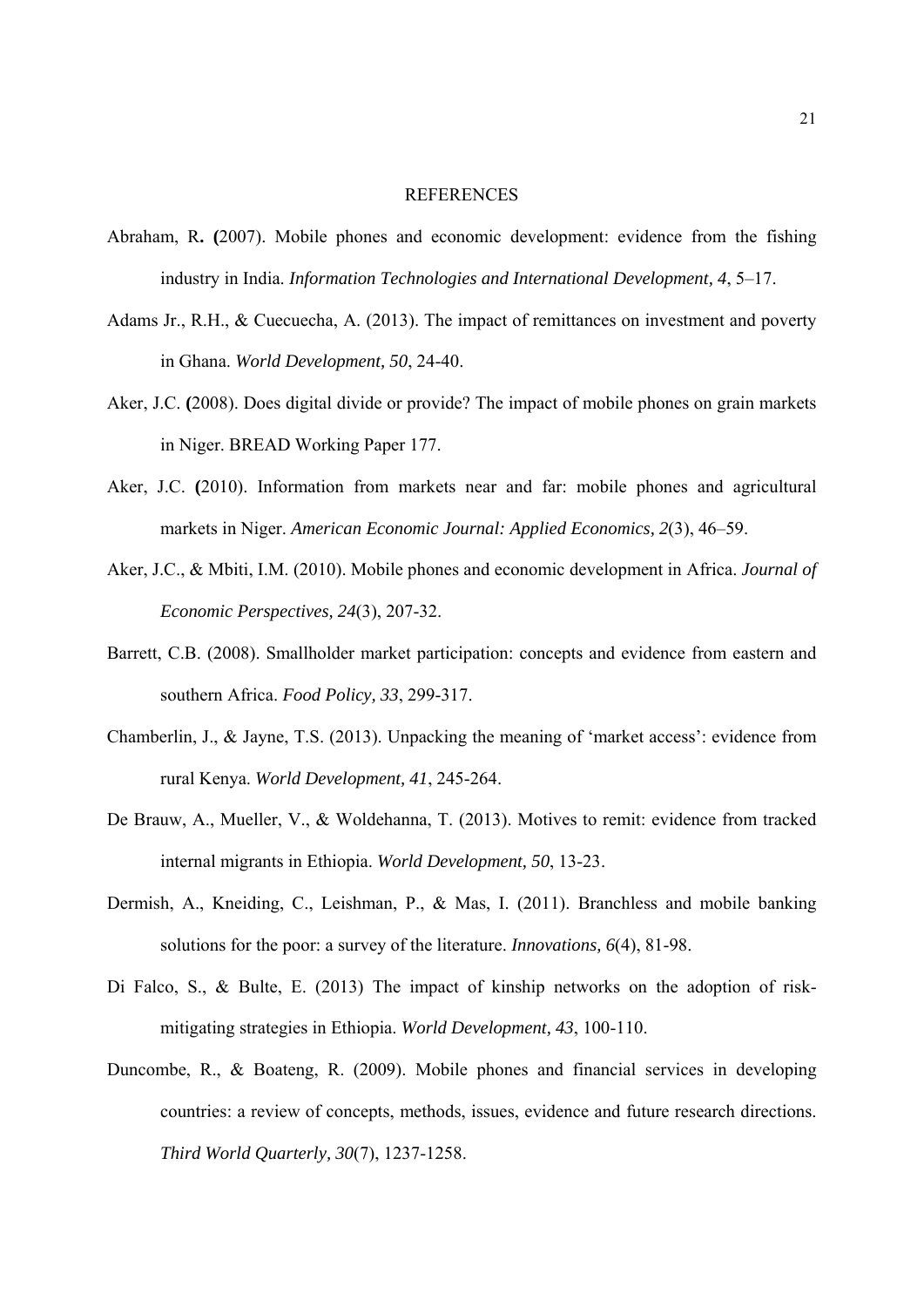Fischer, E., & Qaim, M. (2012). Linking smallholders to markets: determinants and impacts of farmer collective action in Kenya. *World Development, 40*, 1255-1268.

Greene, W.H. (2008). *Econometric Analysis*. Prentice Hall, Upper Saddle River, NJ.

- Jack, W., & Suri, T. (2011). Mobile money: the economics of M-PESA. NBER Working Paper No. 16721. National Bureau of Economic Research, Cambridge, MA.
- Jakiela, P., & Ozier, O., (2012). Does Africa need a rotten kin Theorem? Experimental evidence from village economies. World Bank Policy Research Working Paper 6085, World Bank, Washington DC.
- Jensen, R.T. **(**2007). The digital provide: information (technology), market performance and welfare in the South Indian fisheries sector. *Quarterly Journal of Economics, 122*(3), 879−924.
- Kabunga, N.S., Dubois, T., & Qaim, M. (2012). Yield effects of tissue culture bananas in Kenya: accounting for selection bias and the role of complementary inputs. *Journal of Agricultural Economics, 63*(2), 444-464.
- Kirui, O.K., Okello, J.J., & Njiraini, G.W. (2013). Impact of mobile phone-based money transfer services in Agriculture: evidence from Kenya. *Quarterly Journal of International Agriculture, 52*(2):141-162.
- Maertens, A., & Barrett, C.B. (2013). Measuring social networks' effects on agricultural technology adoption. *American Journal of Agricultural Economics, 95*, 353-359.
- Mas, I. (2009). The economics of branchless banking. *Innovations, 4*(2), 57-75.
- Mas, I., & Morawczynski, O. (2009)**.** Designing mobile money services: lessons from M-PESA. *Innovations, 4*(2), 77-91.
- Mbiti, I.M., & Weil, D. (2011)**.** Mobile banking: the impact of M-Pesa in Kenya. NBER Working Paper No. 17129. National Bureau of Economic Research, Cambridge, MA.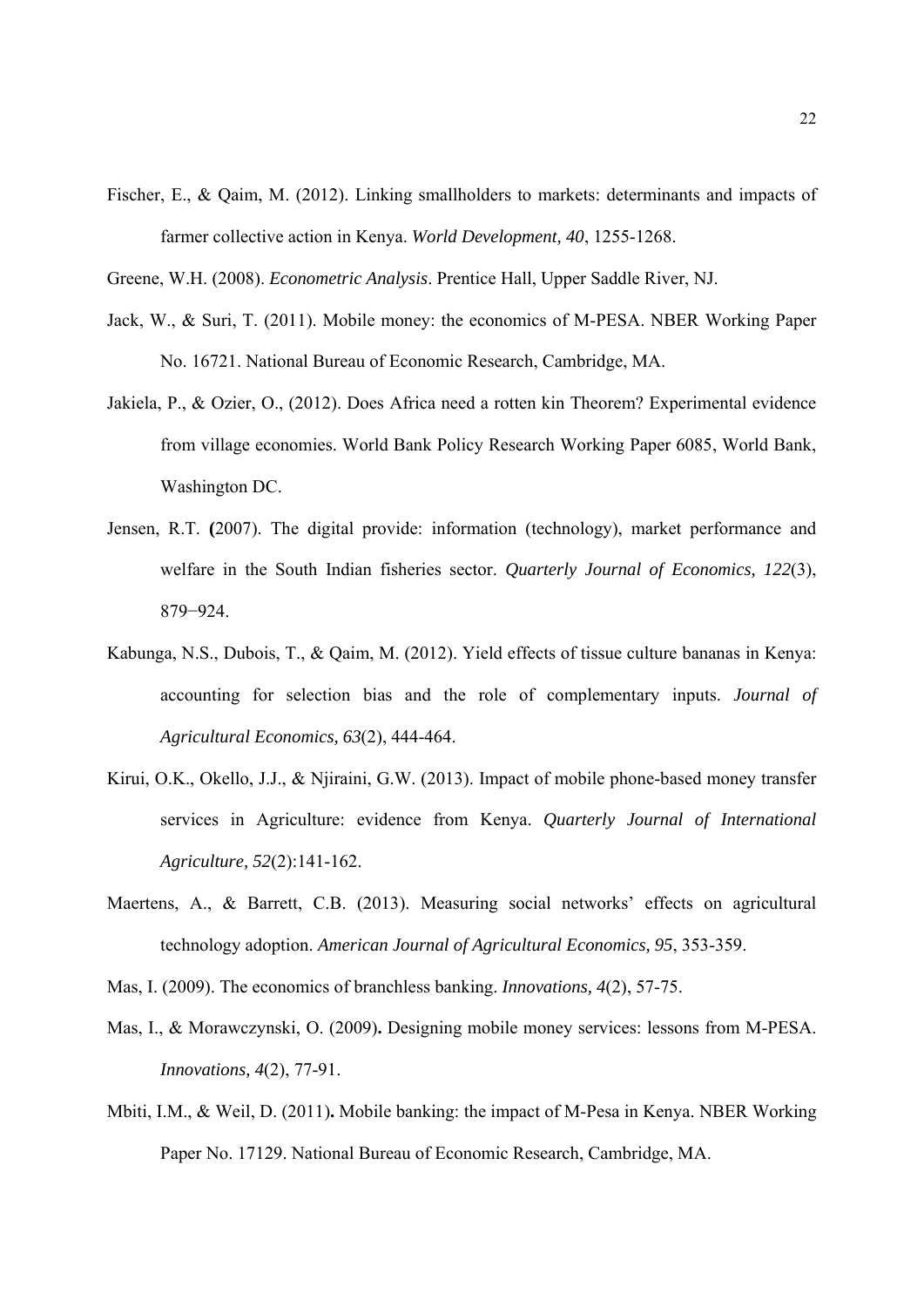- Mirzoyants, A. 2012. Mobile money in Uganda: use, barriers and opportunities. InterMedia, Washington DC, http://www.audiencescapes.org/sites/default/files/FITS Uganda Full Report\_LowRes\_0.pdf.
- Mirzoyants, A., 2013. Mobile money in Tanzania: use, barriers and opportunities. InterMedia, Washington DC, http://www.intermedia.org/wp-content/uploads/FITS Tanzania Full Report\_final.pdf.
- Morawczynski, O. **(**2009). Exploring the usage and impact of 'transformational' mobile financial services: the case of M-PESA in Kenya. *Journal of Eastern African Studies, 3*(3), 509–25.
- Morawczynski, O., & Pickens, M. (2009). Poor people using mobile financial services. CGAP Brief, http://www.cgap.org/publications/poor-people-using-mobile-financial-services.
- Muto, M., & Yamano T. **(**2009). The impact of mobile phone coverage expansion on market participation: panel data evidence from Uganda. *World Development, 37*(12), 1887–96.
- Must, B., & Ludewig, K. (2010). Mobile money: cell phone banking in developing countries. *PolicyMatters Journal*, Spring, 27-33.
- Pickens, M. (2009). Window on the unbanked: mobile money in the Philippines. CGAP Brief, http://www.cgap.org/publications/window-unbanked-mobile-money-philippines.
- Plyler, M., Haas, S., & Nagarajan, G. (2010). Community level economic effects of M-PESA in Kenya: initial findings. IRIS Center Working Paper, University of Maryland, http://www.fsassessment.umd.edu/publications/pdfs/Kenya-MPESA-Community.pdf.
- Poulton, C., Dorward, A., & Kydd, J. (2010). The future of small farms: new directions for services, institutions, and intermediation. *World Development, 38*, 1413-1428.
- Rao, E.J.O., & Qaim, M. (2011). Supermarkets, farm household income, and poverty: insights from Kenya. *World Development, 39*, 784-796.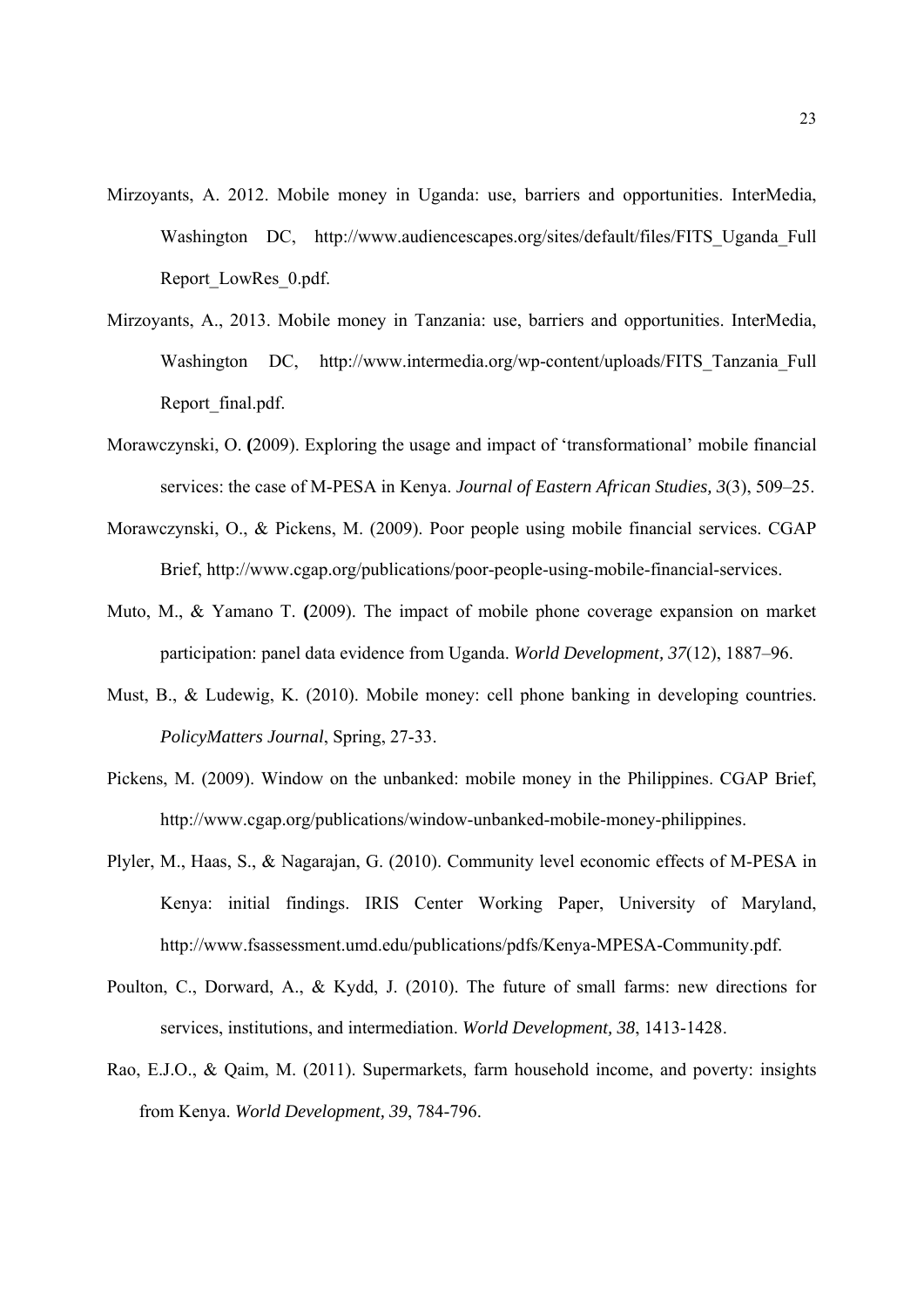- Renkow, M., Hallstroma, D.G., & Karanja, D.D. (2004). Rural infrastructure, transactions costs and market participation in Kenya. *Journal of Development Economics, 73*, 349-367.
- Safaricom (2013). Safaricom Ltd. FY 2013 Presentation. http://www.safaricom.co.ke /images/Downloads/Resources\_Downloads/FY\_2013\_Results\_Presentation.pdf?itembann  $er=31$ .
- Shambare, R., (2011). Cell phone banking adoption in South Africa. *Business and Economic Research 1*(1), 1-15.
- Snijders, T.A.B. (2005). Fixed and random effects. In: B.S. Everitt & D.C. Howell (eds.), *Encyclopedia of Statistics in Behavioral Science, Vol. 2*, 664-665*.* Wiley, Chichester.
- Suri, T., Jack, W., & Stoker, T.M. (2012). Documenting the birth of a financial economy. *Proceedings of the National Academy of Sciences USA, 109*, 10257–10262.
- Woodruff, C., & Zenteno, R. (2007). Migrant networks and microenterprises in Mexico. *Journal of Development Economics, 82*, 509-528.
- Wooldridge, J. (2002). *Econometric Analysis of Cross Section and Panel Data.* MIT Press, Cambridge, MA*.*
- Yang, D. (2008). International migration, remittances, and household investment: evidence from Philippine migrants' exchange rate shocks. *Economic Journal, 118*, 591-630.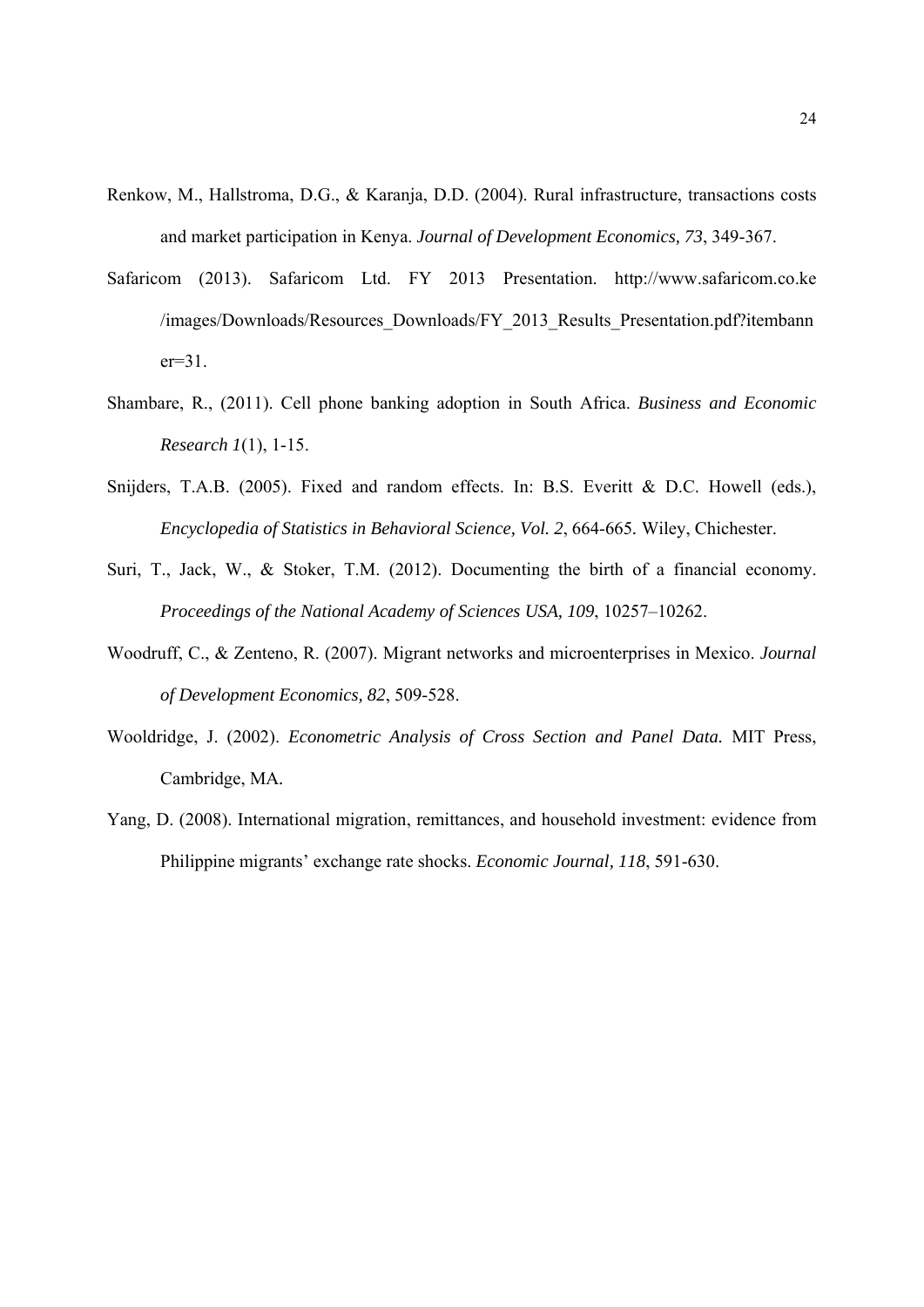|                                   | 2009 |           |           | 2010      |
|-----------------------------------|------|-----------|-----------|-----------|
| Variable                          | Mean | Std. Dev. | Mean      | Std. Dev. |
| Proportion of mobile phone owners | 0.86 | 0.35      | $0.93***$ | 0.26      |
| Proportion of mobile money users  | 0.60 | 0.49      | $0.91***$ | 0.28      |
| Years owning a mobile phone       | 3.78 | 292       | $471***$  | 3.02      |
| Years using mobile money          | 0.94 | 0.94      | $1.85***$ | 1.07      |

**Table 1. Use of mobile phones and mobile money among sample households** 

\*\*\* mean value between 2009 and 2010 is significantly different at the 1% level.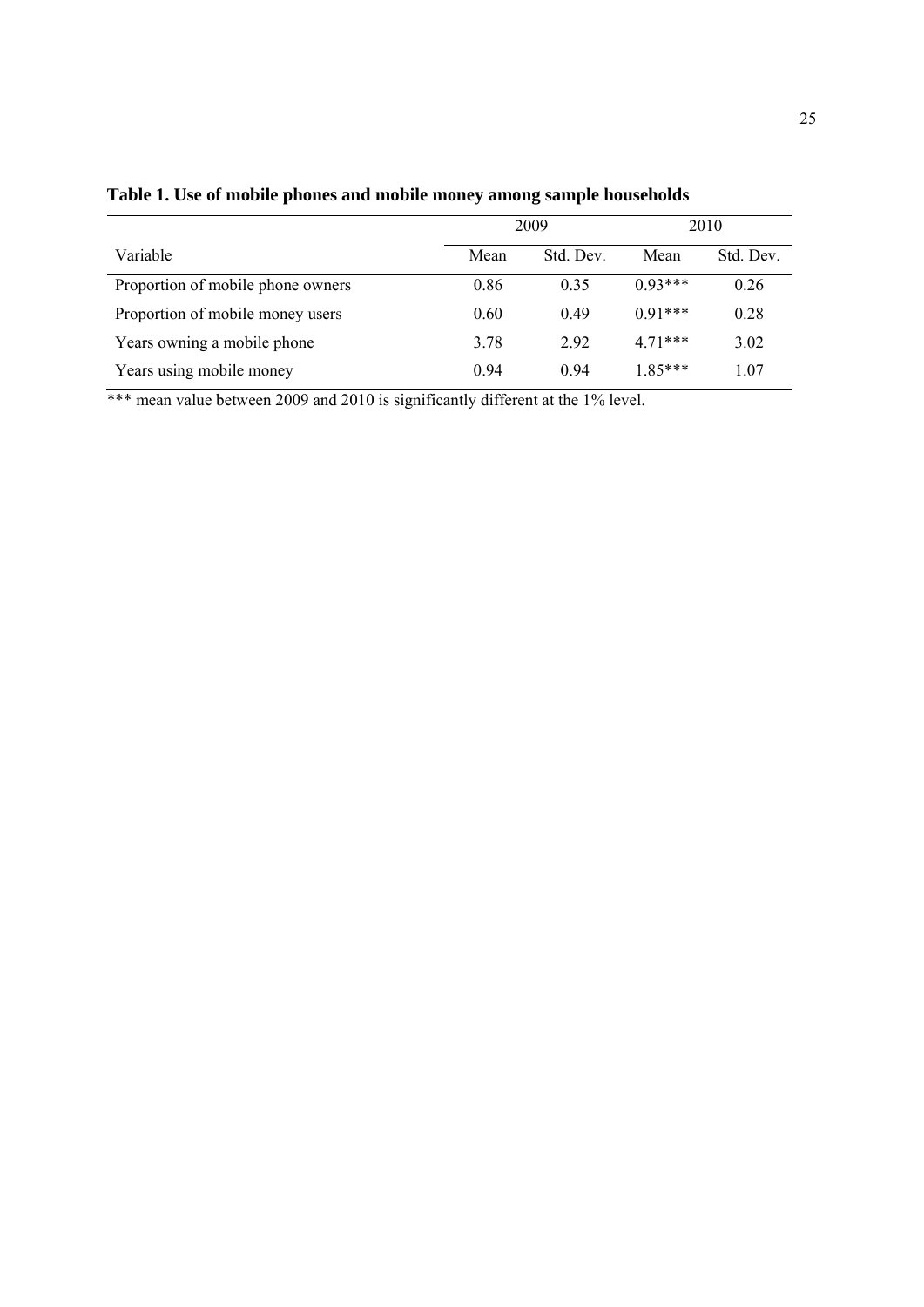|                                   |           | Pooled sample |               |            |           | 2009      |               |           |           | 2010      |               |           |
|-----------------------------------|-----------|---------------|---------------|------------|-----------|-----------|---------------|-----------|-----------|-----------|---------------|-----------|
| Variable                          | MM users  | <b>SD</b>     | Non-<br>users | ${\rm SD}$ | MM users  | <b>SD</b> | Non-<br>users | <b>SD</b> | MM users  | <b>SD</b> | Non-<br>users | <b>SD</b> |
| Outcome variables                 |           |               |               |            |           |           |               |           |           |           |               |           |
| Household income (000 Ksh)        | 283.35*** | 228.59        | 152.98        | 142.70     | 250.17*** | 243.14    | 138.09        | 116.30    | 305.05*   | 216.23    | 221.56        | 218.18    |
| Remittances (000 Ksh)             | 10.91     | 48.92         | 6.67          | 21.71      | $19.52**$ | 74.00     | 6.27          | 22.05     | 5.28      | 17.55     | 8.46          | 20.36     |
| Banana profit (000 Ksh/acre)      | 110.94**  | 124.03        | 85.65         | 99.71      | 92.51*    | 94.87     | 76.05         | 68.12     | 122.99    | 138.69    | 129.87        | 181.50    |
| Proportion of banana sales        | $0.69***$ | 0.38          | 0.56          | 0.27       | $0.63***$ | 0.25      | 0.55          | 0.27      | 0.74      | 0.43      | 0.61          | 0.27      |
| Hired labor (000 Ksh/acre)        | $6.36***$ | 12.31         | 2.95          | 13.31      | 2.37      | 5.47      | 1.51          | 4.28      | 8.97      | 14.64     | 9.60          | 29.69     |
| Organic fertilizer (000 Ksh/acre) | $3.54***$ | 8.34          | 0.94          | 3.84       | 1.63      | 6.69      | 0.73          | 4.01      | 4.78*     | 9.06      | 1.90          | 2.84      |
| Mineral fertilizer (000 Ksh/acre) | $4.46***$ | 8.29          | 1.23          | 5.42       | 0.79      | 3.68      | 0.98          | 5.85      | $6.47**$  | 9.51      | 2.39          | 2.45      |
| Pesticides (000 Ksh/acre)         | $2.08***$ | 4.71          | 0.33          | 1.47       | 0.28      | 1.36      | 0.24          | 1.49      | $3.26**$  | 5.66      | 0.71          | 1.31      |
| Explanatory variables             |           |               |               |            |           |           |               |           |           |           |               |           |
| Land owned (acres)                | 3.43      | 2.96          | 3.06          | 3.09       | 3.50      | 2.86      | 3.11          | 3.18      | 3.39      | 3.03      | 2.86          | 2.67      |
| Age of household head (years)     | 58.14     | 13.30         | 61.04         | 14.45      | 58.45     | 13.45     | 59.45         | 13.97     | 57.94***  | 13.22     | 68.36         | 14.63     |
| Education (years)                 | 8.99      | 3.88          | 6.78          | 4.10       | $9.21***$ | 3.95      | 7.31          | 3.93      | $8.84***$ | 3.83      | 4.30          | 4.00      |
| Household size (members)          | 4.67      | 2.07          | 4.05          | 2.07       | 4.75**    | 1.97      | 4.29          | 2.07      | $4.63***$ | 2.13      | 2.93          | 1.74      |
| Male household head (dummy)       | $0.84**$  | 0.36          | 0.77          | 0.42       | 0.85      | 0.36      | 0.79          | 0.41      | $0.84**$  | 0.37      | 0.68          | 0.48      |
| Distance to banana market (km)    | 4.26      | 3.59          | 4.24          | 3.62       | 4.28      | 3.62      | 4.21          | 3.57      | 4.24      | 3.57      | 4.35          | 3.90      |
| Distance to all-weather road (km) | 3.62      | 3.79          | 3.50          | 3.84       | 3.63      | 3.74      | 3.53          | 3.92      | 3.62      | 3.64      | 3.32          | 3.51      |
| High-potential area (dummy)       | 0.55      | 0.50          | 0.56          | 0.50       | 0.54      | 0.50      | 0.58          | 0.50      | 0.56      | 0.50      | 0.50          | 0.51      |

**Table 2. Descriptive statistics for variables used in econometric models** 

Notes: MM means mobile money; SD means standard deviation.

\*,\*\*,\*\*\* mean value between MM users and non-users in the same period is significantly different at the 10%, 5%, and 1% level, respectively.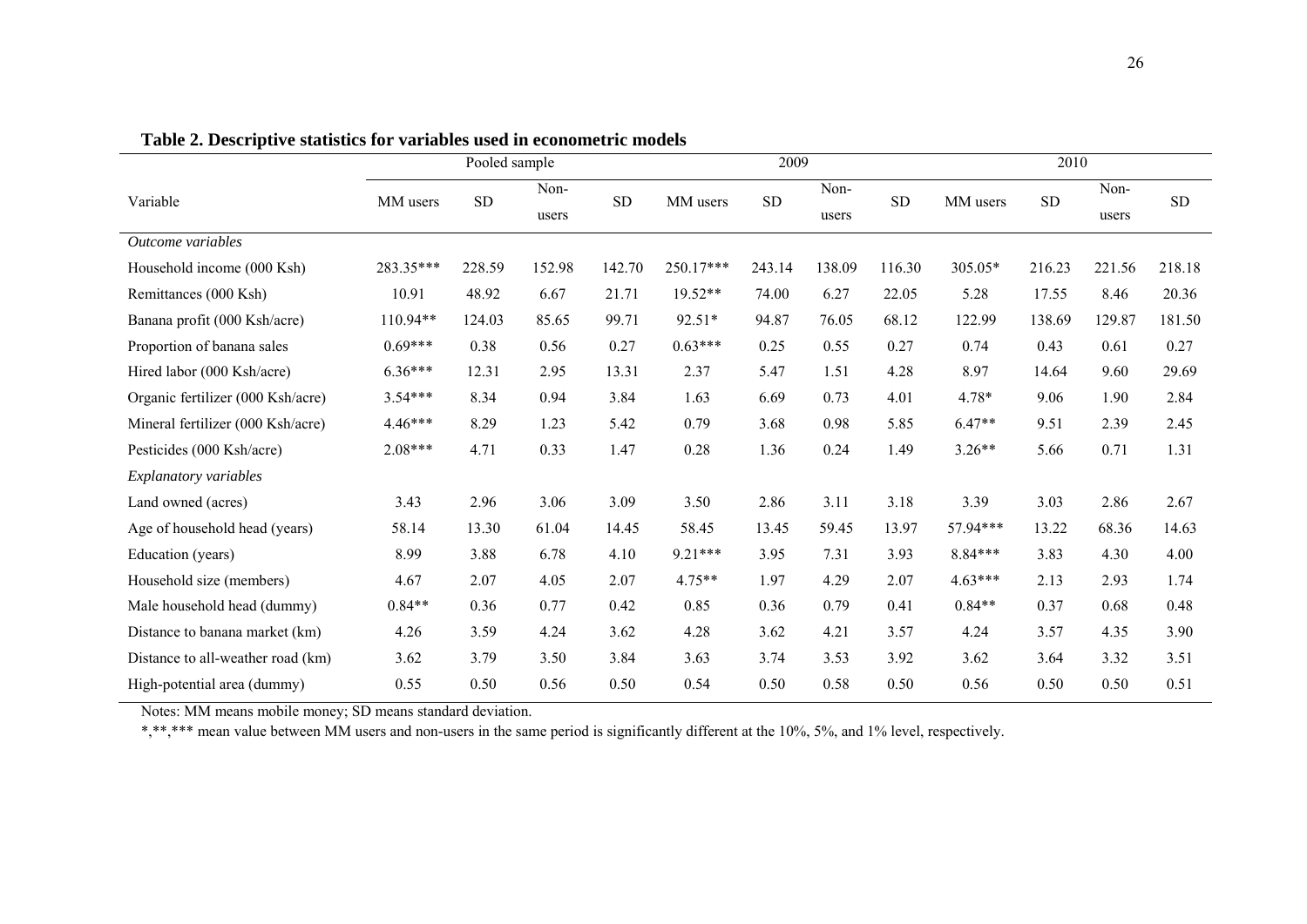| Variable                                                            | Marginal effects | Std. Err. |
|---------------------------------------------------------------------|------------------|-----------|
| Age of household head                                               | 0.008            | 0.007     |
| Age squared                                                         | $-6.8E-05$       | 5.8E-05   |
| Education of household head                                         | $0.017***$       | 0.004     |
| Male household head                                                 | 0.027            | 0.037     |
| Household size                                                      | $0.017**$        | 0.008     |
| Land owned                                                          | $0.023**$        | 0.010     |
| Land squared                                                        | $-0.001**$       | 4.572E-04 |
| Distance to banana market                                           | 0.001            | 0.004     |
| Distance to all-weather road                                        | 0.003            | 0.004     |
| High-potential area                                                 | $-0.008$         | 0.029     |
| Percentage of village households with mobile phone                  | $0.008***$       | 0.001     |
| 2010 dummy                                                          | $0.317***$       | 0.028     |
| Model statistics                                                    |                  |           |
| Pseudo $R^2$                                                        | 0.283            |           |
| LR/Wald $\chi^2$                                                    | 139.49***        |           |
| Log likelihood<br>$\bullet$ $\bullet$ $\bullet$ $\bullet$ $\bullet$ | $-393.29$        |           |

**Table 3. Determinants of mobile money use (probit estimates)**

\*\*,\*\*\* significant at the 5% and 1% level, respectively.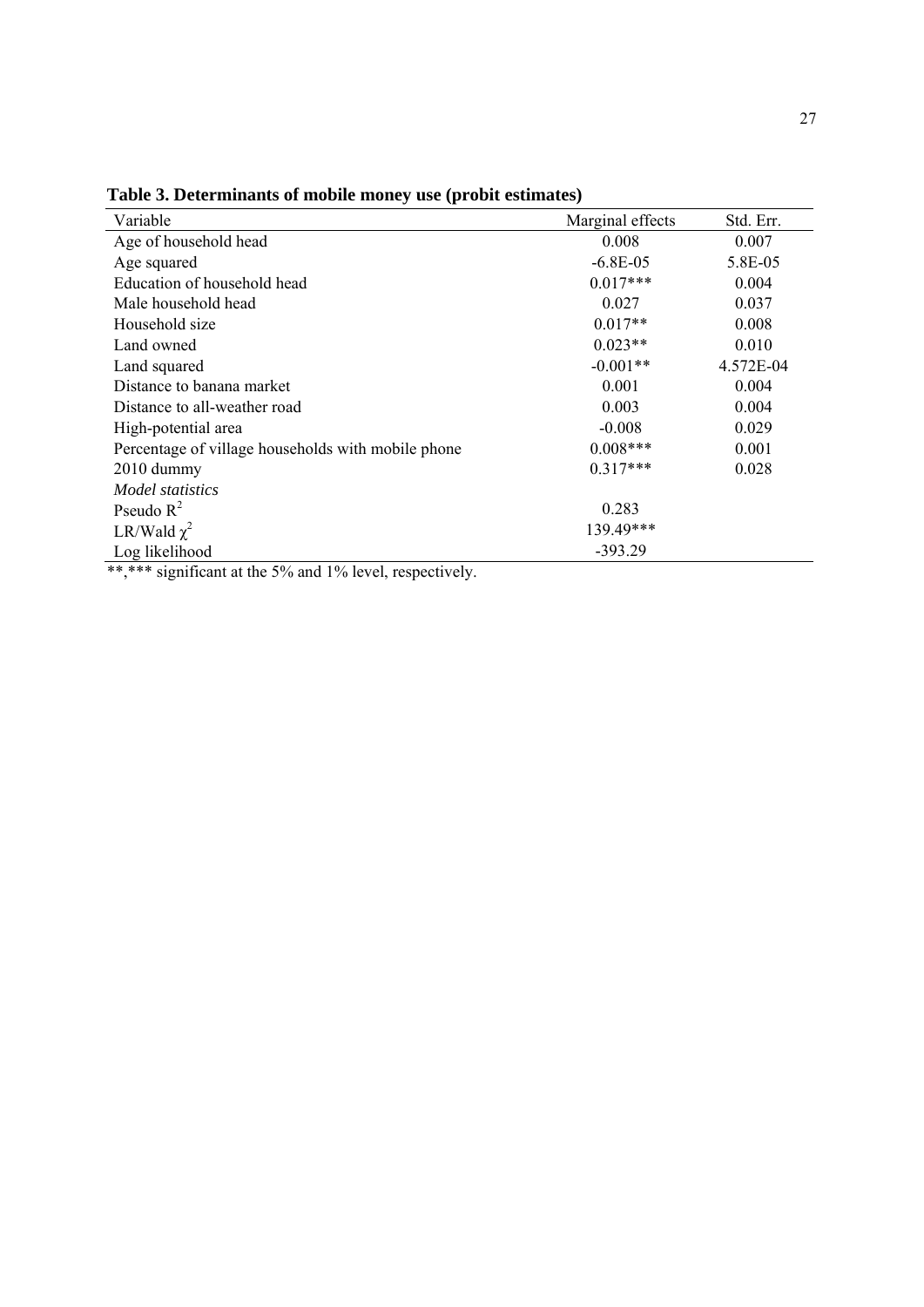| Variable                     | (1)                   | (2)                  |  |
|------------------------------|-----------------------|----------------------|--|
|                              | FE                    | RE                   |  |
| Mobile money                 | $61.470*(32.704)$     | $70.694***$ (21.312) |  |
| $2010$ dummy                 | $73.343***$ (18.373)  | $71.458***$ (16.516) |  |
| Age of household head        |                       | 0.540(0.732)         |  |
| Education of household head  |                       | $9.408***$ (2.510)   |  |
| Male household head          |                       | $-13.430(23.772)$    |  |
| Household size               |                       | $11.729***$ (4.141)  |  |
| Land owned                   |                       | $6.648**$ (3.034)    |  |
| Distance to banana market    |                       | 0.326(0.514)         |  |
| Distance to all-weather road |                       | $4.090*(2.291)$      |  |
| High-potential area          |                       | 0.721(17.533)        |  |
| Intercept                    | $168.307***$ (22.283) | $-7.290(63.957)$     |  |
| <i>Model statistics</i>      |                       |                      |  |
| LR/Wald $\chi^2$             |                       | 96.93***             |  |
| <i>F</i> value               | 20.38***              |                      |  |
| Hausman test, $\chi^2$       | 0.37                  |                      |  |

**Table 4. Determinants of household income**

Notes: Estimates are based on balanced panel regressions with 640 observations and 320 groups. The dependent variable in both models is total household income (000 Ksh/year). Coefficient estimates can be interpreted as marginal effects; standard errors are shown in parentheses. \*,\*\*,\*\*\* significant at the 10%, 5%, and 1% level, respectively.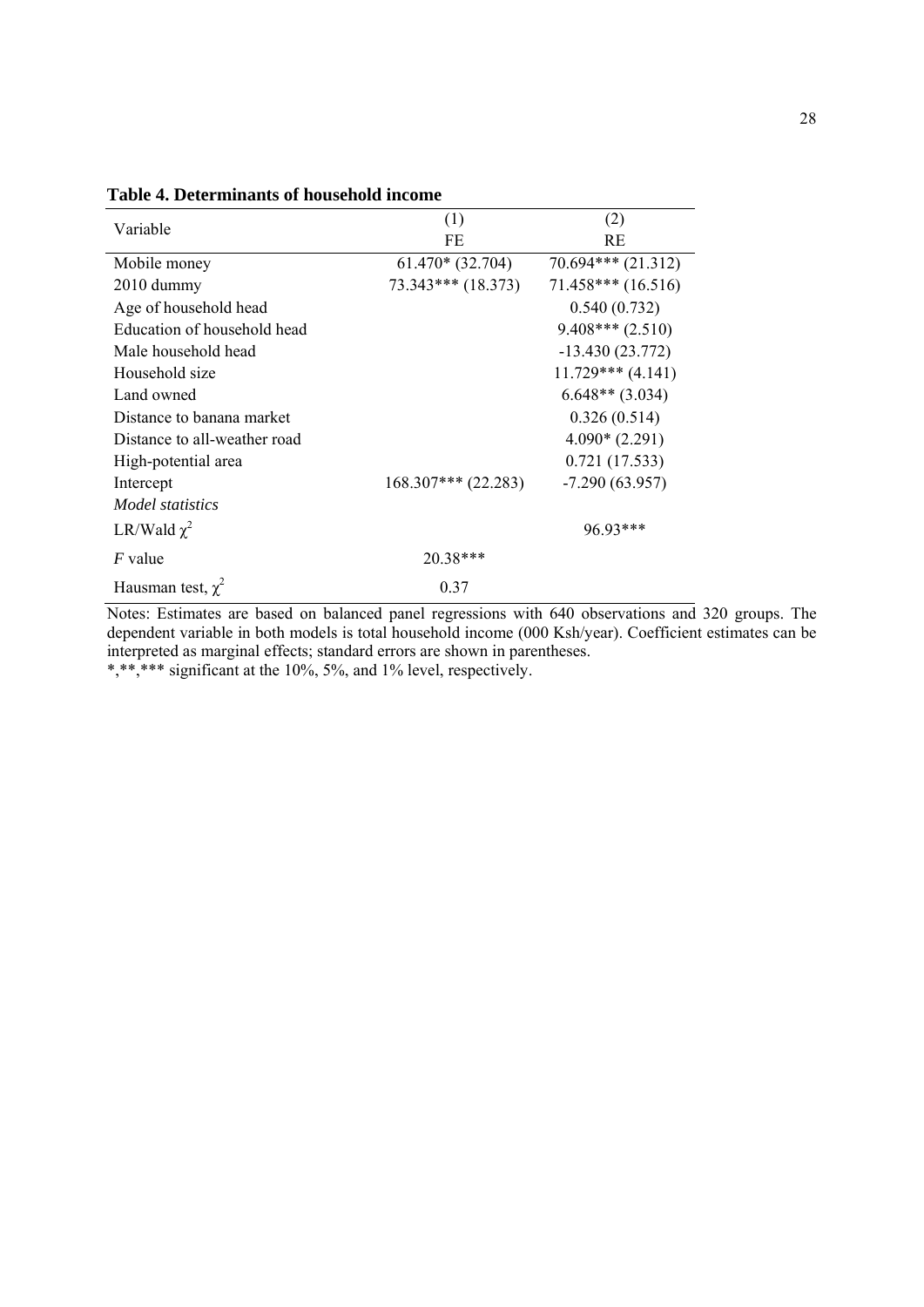| Variable                     | (1)                  | (2)                   | (3)                   |
|------------------------------|----------------------|-----------------------|-----------------------|
|                              | FE                   | RE                    | <b>Tobit RE</b>       |
| Mobile money                 | $12.697**$ (6.461)   | $12.435***$ $(4.378)$ | $23.722**$ (11.300)   |
| 2010 dummy                   | $-12.625***$ (3.630) | $-12.543***$ (3.303)  | $-33.947***$ (9.573)  |
| Age of household head        |                      | $0.616***(0.154)$     | $2.831***(0.423)$     |
| Education of household head  |                      | $-0.390(0.530)$       | $-0.379(1.256)$       |
| Male household head          |                      | $-15.984(13.603)$     | $-33.102***$ (11.568) |
| Household size               |                      | $1.819*(0.932)$       | 1.917(2.178)          |
| Land owned                   |                      | $-0.191(0.641)$       | $-0.566(1.470)$       |
| Distance to banana market    |                      | $-0.586(0.518)$       | $-0.496(1.288)$       |
| Distance to all-weather road |                      | $-0.249(0.490)$       | $-2.468*(1.361)$      |
| High-potential area          |                      | $-2.663(3.737)$       | $-5.249(9.111)$       |
| Intercept                    | 6.661(4.402)         | $-15.984(13.603)$     | $-159.158***(36.511)$ |
| Model statistics             |                      |                       |                       |
| LR/Wald $\chi^2$             |                      | 55.66***              | $93.60***$            |
| $F$ value                    | $6.05***$            |                       |                       |
| Hausman test, $\chi^2$       | 0.00                 |                       |                       |
| Log likelihood               |                      |                       | $-2545.30$            |

**Table 5. Determinants of remittances received**

Notes: Estimates are based on balanced panel regressions with 640 observations and 320 groups. The dependent variable in both models is remittances received per household (000 Ksh/year). Coefficient estimates can be interpreted as marginal effects; standard errors are shown in parentheses. \*,\*\*,\*\*\* significant at the 10%, 5%, and 1% level, respectively.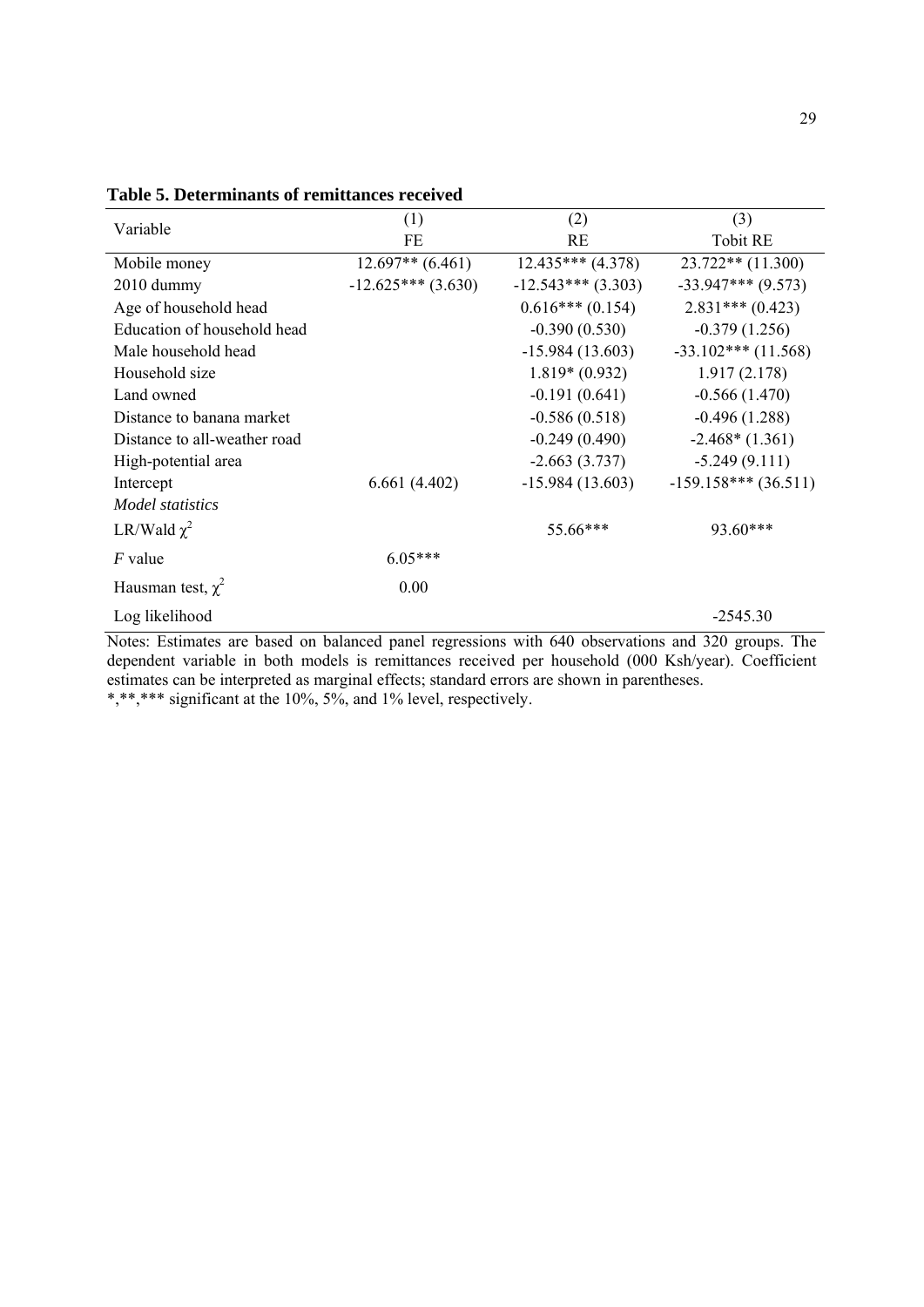|                         |                      | Hired labor             |                      | Organic fertilizer   |                    | Mineral fertilizer    |                 | Pesticides            |
|-------------------------|----------------------|-------------------------|----------------------|----------------------|--------------------|-----------------------|-----------------|-----------------------|
| Variable                | (1)                  | (2)                     | (3)                  | (4)                  | (5)                | (6)                   | (7)             | (8)                   |
|                         | <b>FE</b>            | RE                      | FE                   | RE                   | FE                 | RE                    | FE              | RE                    |
| Mobile money            | $4.122**$<br>(1.978) | 0.810(1.278)            | $2.502**$<br>(1.235) | $1.267*(0.760)$      | $-1.640(1.147)$    | 0.503(0.737)          | $1.212*(0.628)$ | 0.482(0.403)          |
| $2010$ dummy            | 5.706***             | $6.751***$              | $2.471***$           | $2.861***$           | $6.118***$         | 5.442***              | 2.388***        | $2.618***$            |
|                         | (1.111)              | (1.005)                 | (0.694)              | (0.622)              | (0.644)            | (0.583)               | (0.353)         | (0.319)               |
| Age                     |                      | $-3.0E - 04$<br>(0.043) |                      | $-0.024(0.024)$      |                    | $-0.016(0.024)$       |                 | $-0.029**$<br>(0.013) |
| Education               |                      | $-0.017(0.147)$         |                      | $-0.017(0.086)$      |                    | $-0.051(0.085)$       |                 | $-0.035(0.047)$       |
| Male head               |                      | 1.308 (1.390)           |                      | 0.759(0.813)         |                    | $1.590**$<br>(0.809)  |                 | 1.087**<br>(0.442)    |
| Household size          |                      | $-0.230(0.258)$         |                      | $-0.063(0.150)$      |                    | 0.079(0.150)          |                 | $1.E-04(0.082)$       |
| Land owned              |                      | $-0.004(0.177)$         |                      | $0.188*(0.104)$      |                    | $0.510***$<br>(0.103) |                 | $0.305***$<br>(0.056) |
| Distance to market      |                      | $-0.033(0.143)$         |                      | $-0.112(0.084)$      |                    | 0.058(0.083)          |                 | $-0.022(0.046)$       |
| Distance to road        |                      | $-0.010(0.136)$         |                      | $0.167**$<br>(0.079) |                    | 0.105(0.079)          |                 | 0.054(0.043)          |
| High-potential area     |                      | 0.467(1.034)            |                      | 0.731(0.604)         |                    | $1.449**$<br>(0.602)  |                 | 0.436(0.329)          |
| Intercept               | $-0.442$             | $-1.595(3.771)$         | $-0.223$             | $-0.587(2.206)$      | 1.846**<br>(0.781) | $-2.880(2.194)$       | $-0.460(0.992)$ | $-0.276(1.198)$       |
| <b>Model</b> statistics |                      |                         |                      |                      |                    |                       |                 |                       |
| LR/Wald $\chi^2$        |                      | 59.97***                |                      | 48.34***             |                    | 149.99***             |                 | 133.91***             |
| $F$ value               | $31.20***$           |                         | $18.18***$           |                      | 56.23 ***          |                       | 46.86***        |                       |
| Hausman, $\chi^2$       | $4.76*$              |                         | 1.61                 |                      | 5.59*              |                       | 2.29            |                       |

#### **Table 6. Determinants of input use in banana production**

Notes: Estimates are based on balanced panel regressions with 640 observations and 320 groups. All dependent variables are measured in thousand Ksh per acre. Coefficient estimates can be interpreted as marginal effects; standard errors are shown in parentheses.

\*,\*\*,\*\*\* significant at the 10%, 5%, and 1% level, respectively.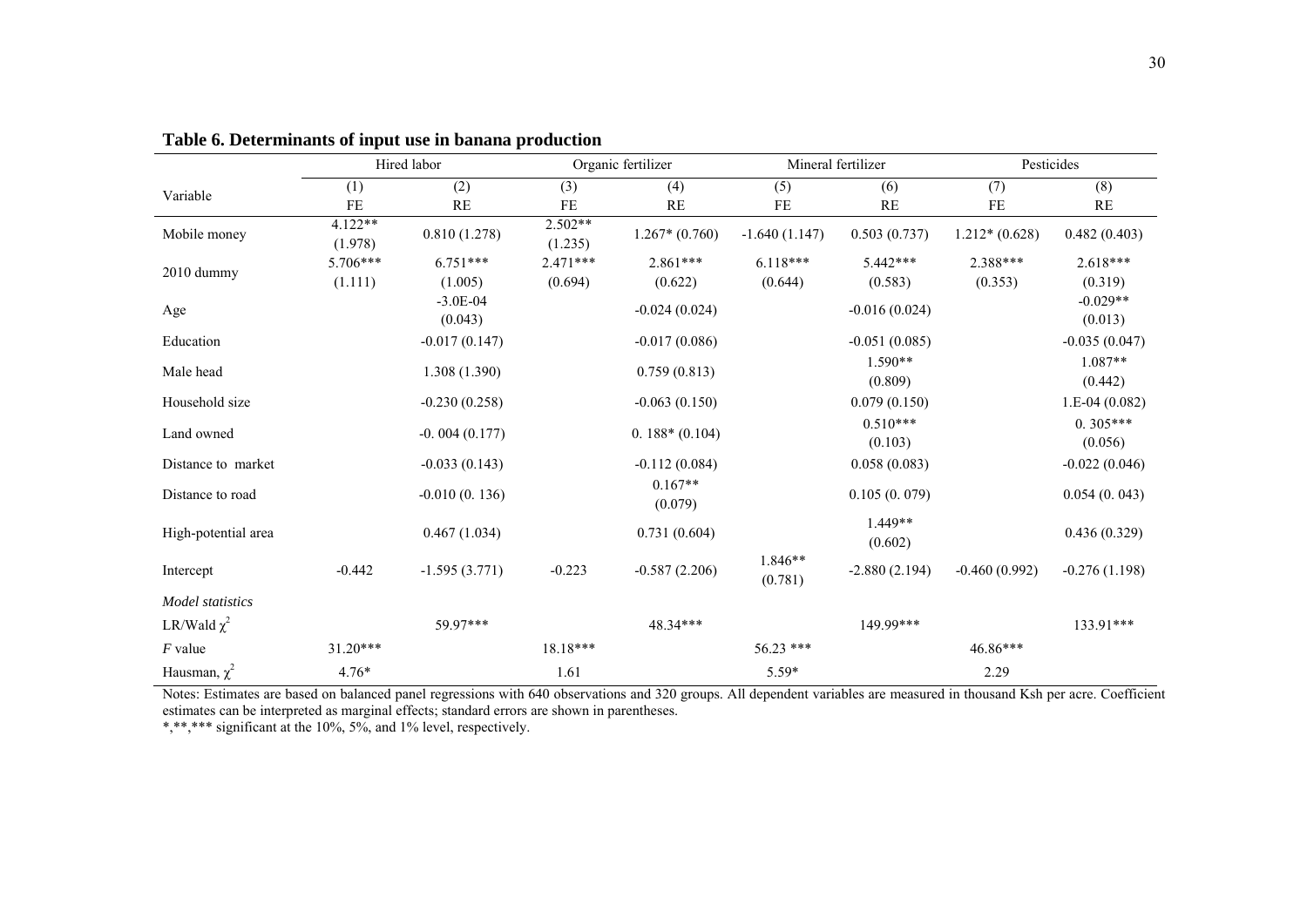|                        |                   | Proportion of banana sales |                      | Banana profits (000 Ksh/acre) |  |  |
|------------------------|-------------------|----------------------------|----------------------|-------------------------------|--|--|
| Variable               | (1)               | (2)                        | (3)                  | (4)                           |  |  |
|                        | FE                | <b>RE</b>                  | FE                   | <b>RE</b>                     |  |  |
| Mobile money           | $0.104*(0.059)$   | $0.084**$ (0.036)          | 30.112* (17.954)     | 17.486 (12.171)               |  |  |
| 2010 dummy             | $0.092***(0.033)$ | $0.098***(0.030)$          | $28.211***$ (10.087) | $32.004***$ (9.198)           |  |  |
| Age                    |                   | $-0.001(0.001)$            |                      | $-0.258(0.428)$               |  |  |
| Education              |                   | $-0.002(0.004)$            |                      | $-0.566(1.467)$               |  |  |
| Male head              |                   | 0.024(0.038)               |                      | $-5.307(13.908)$              |  |  |
| Household size         |                   | 0.001(0.007)               |                      | $-2.200(2.384)$               |  |  |
| Land owned             |                   | $0.014***(0.005)$          |                      | $-3.657**$ (1.775)            |  |  |
| Distance to market     |                   | $2.5E-04(0.001)$           |                      | 0.021(0.301)                  |  |  |
| Distance to road       |                   | $-0.003(0.004)$            |                      | $-0.584(1.341)$               |  |  |
| High-potential area    |                   | $0.049*(0.028)$            |                      | 25.415** (10.259)             |  |  |
| Intercept              | $0.537***(0.040)$ | $0.505***(0.104)$          | $7.901***$ (12.233)  | $120.052***$ (37.516)         |  |  |
| Model statistics       |                   |                            |                      |                               |  |  |
| LR/Wald $\chi^2$       |                   | 40.60***                   |                      | $34.62***$                    |  |  |
| $F$ value              | $11.81***$        |                            | $11.62***$           |                               |  |  |
| Hausman test, $\chi^2$ | 0.17              |                            | 0.20                 |                               |  |  |

**Table 7. Determinants of banana sales and profits**

Notes: Estimates are based on balanced panel regressions with 640 observations and 320 groups. Coefficient estimates can be interpreted as marginal effects; standard errors are shown in parentheses. \*,\*\*,\*\*\* significant at the 10%, 5%, and 1% level, respectively.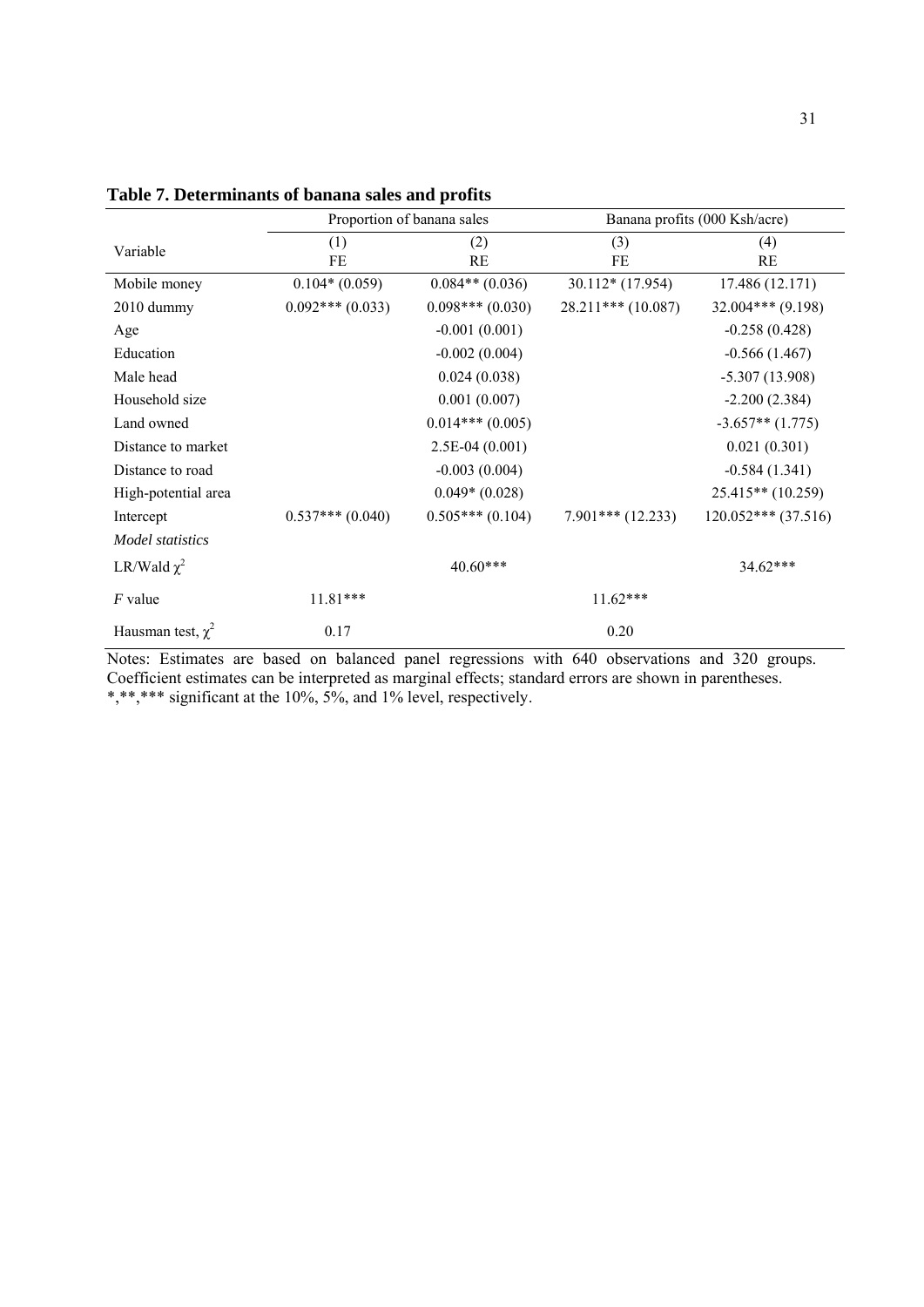

**Figure 1. Impact pathways of mobile money**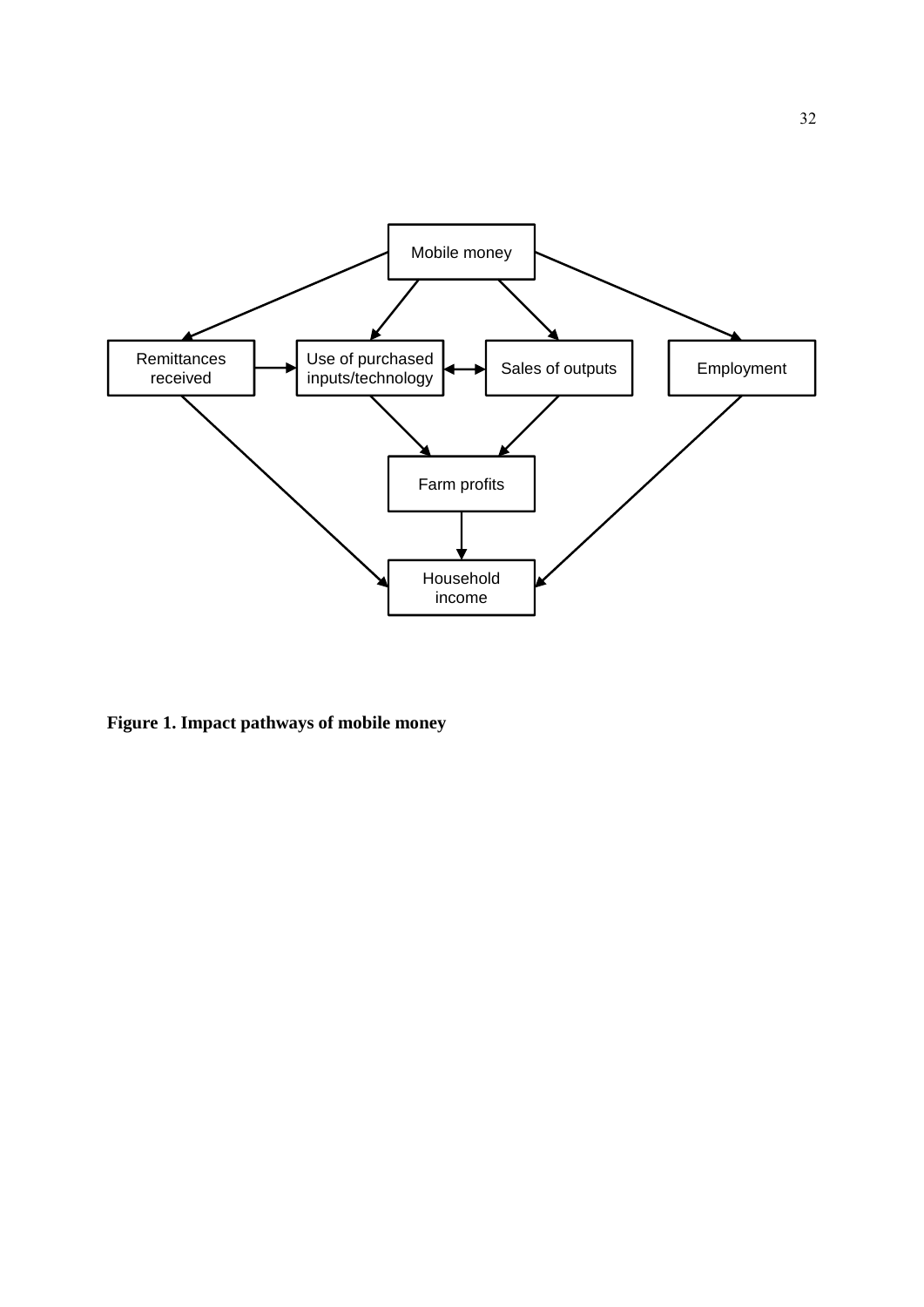

**Figure 2. Types of activities performed with mobile money among sample households**